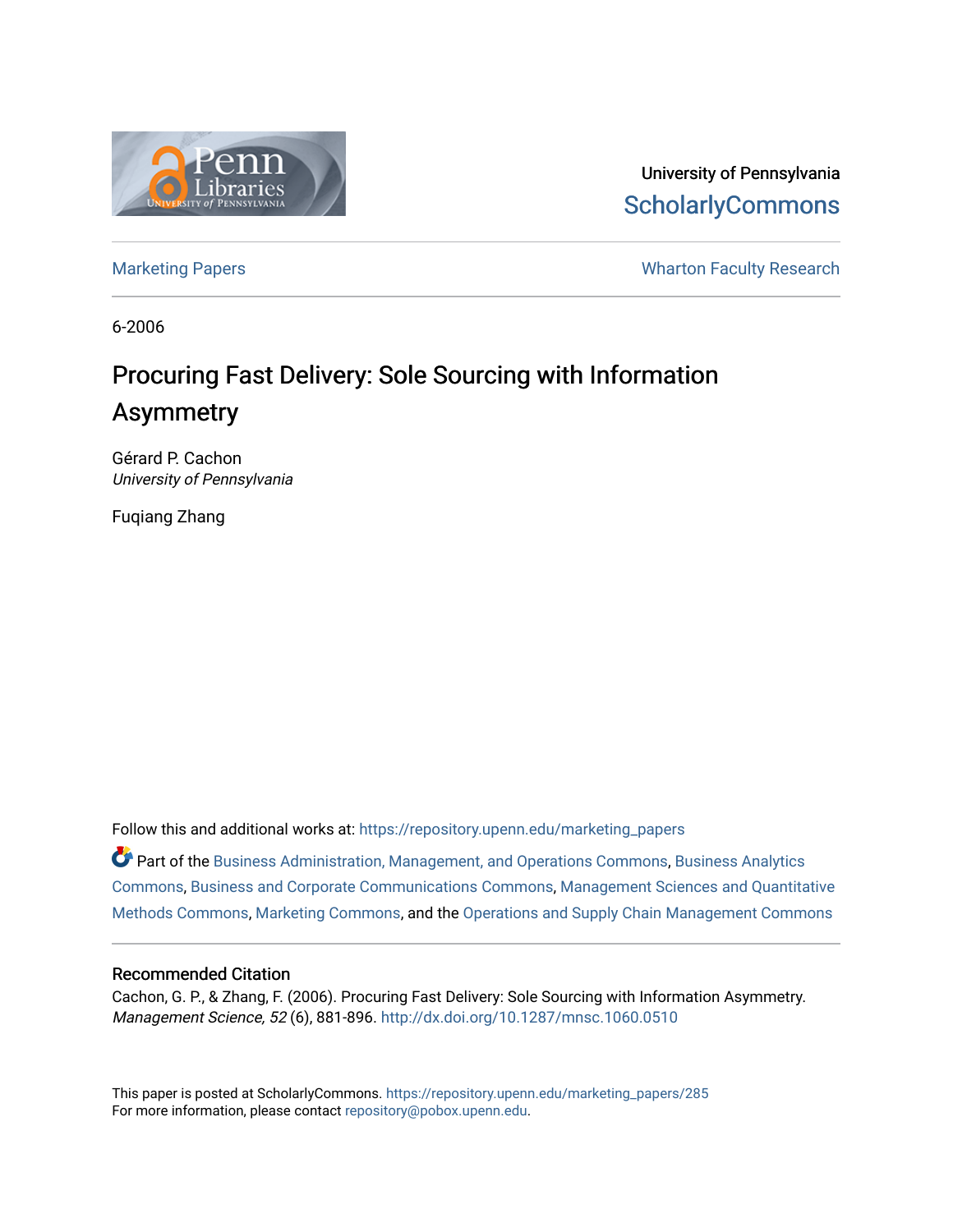## Procuring Fast Delivery: Sole Sourcing with Information Asymmetry

## **Abstract**

This paper studies a queuing model in which a buyer sources a good or service from a single supplier chosen from a pool of suppliers. The buyer seeks to minimize the sum of her procurement and operating costs, the latter of which depends on the supplier's lead time. The selected supplier can regulate his lead time, but faster lead times are costly. Although the buyer selects the supplier to source from (possibly via an auction) and dictates the contractual terms, the buyer's bargaining power is limited by asymmetric information: The buyer only has an estimate of the suppliers' costs, while the suppliers know their costs precisely. We identify a procurement mechanism that minimizes the buyer's total cost (procurement plus operating). This mechanism is not simple: It is a numerically derived nonlinear menu of contracts. Therefore, we study several simpler mechanisms: e.g., one that charges a late fee and one that specifies a fixed lead-time requirement (no menus, no nonlinear functions). We find that simple mechanisms are nearly optimal (generally within 1% of optimal) because asymmetric information conveys significant protection to the supplier, i.e., the supplier is able to retain most of the benefit of having a lower cost. Renegotiation is another concern with the optimal mechanism: Because it does not minimize the supply chain's cost, the firms can be both better off if they throw away the contract and start over. Interestingly, we find that the potential gain from renegotiation is relatively small with either the optimal or our simple mechanisms. We conclude that our simple mechanisms are quite attractive along all relevant dimensions: buyer's performance, supply chain performance, simplicity, and robustness to renegotiation.

## Keywords

mechanism design, reverse auctions, supply chain coordination, game theory, renegotiation

## **Disciplines**

Business | Business Administration, Management, and Operations | Business Analytics | Business and Corporate Communications | Management Sciences and Quantitative Methods | Marketing | Operations and Supply Chain Management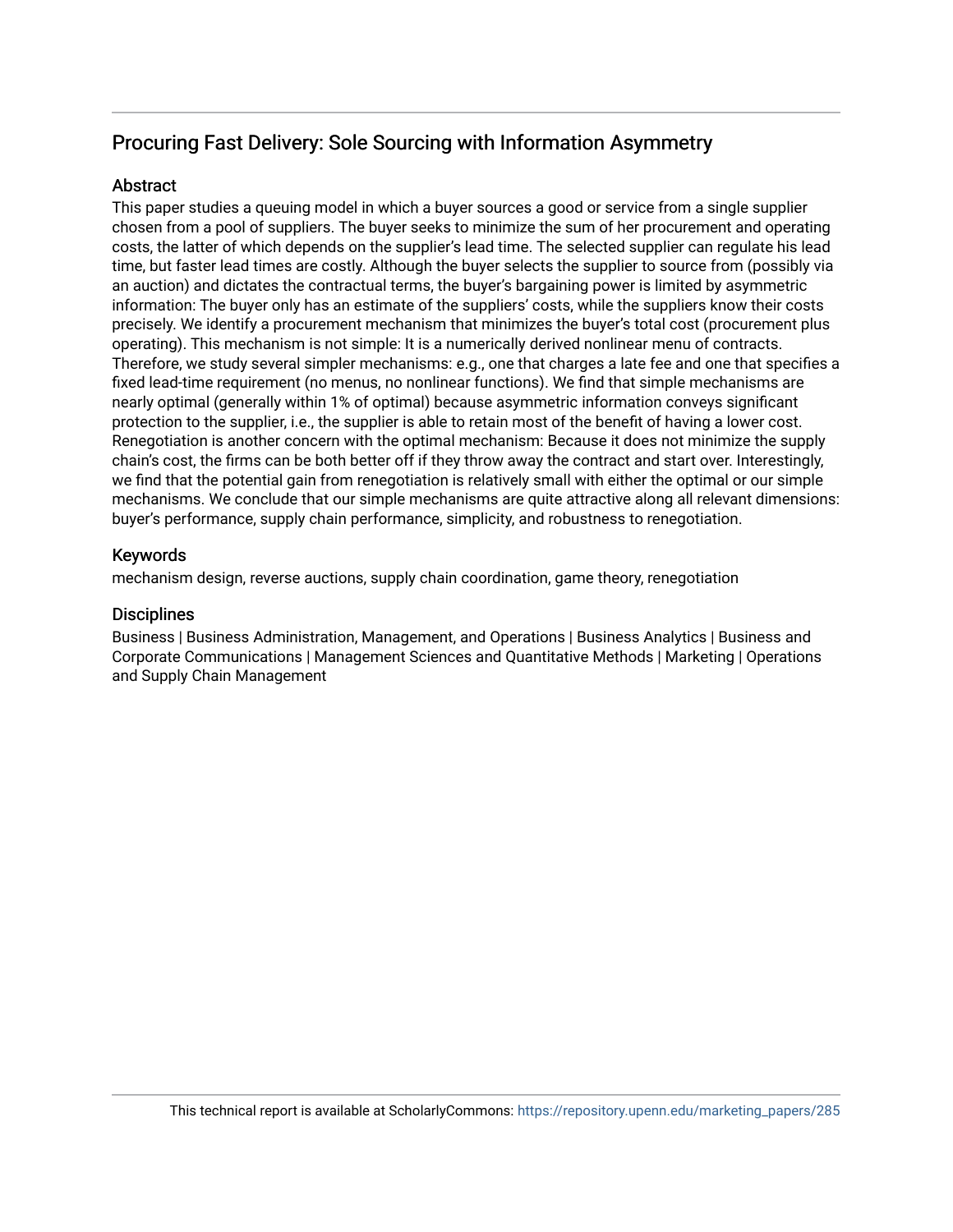## Procuring Fast Delivery: Sole Sourcing with Information Asymmetry<sup>∗</sup>

Gérard P. Cachon Fuqiang Zhang opim.wharton.upenn.edu/~cachon opim.wharton.upenn.edu/~fuqiang

> The Wharton School · University of Pennsylvania Philadelphia PA, 19104

December 23, 2003, revised July 12, 2004

#### Abstract

This paper studies, in the context of a queuing model, a buyer that sources a good or service from an single supplier chosen from a pool of potential suppliers. The buyer seeks to minimize the sum of her procurement cost and her operating cost, the latter depends on the supplier's lead time performance. The selected supplier can regulate his lead time, but faster lead times are costly. Although the buyer selects the supplier to source from (possibly via an auction) and dictates the contractual terms, the buyer's bargaining power is limited by asymmetric information: the buyer only has an estimate of the suppliers' costs while the suppliers know their costs precisely. We identify procurement mechanisms for the buyer that minimize the buyer's total cost (procurement plus operating). These mechanisms are not simple: they involve a menu of contracts with non-linear functions that are derived numerically. Therefore, we study several simpler mechanisms, e.g., mechanisms that charge a late-fee and mechanisms that specify a fixed lead time requirement (no menus, no non-linear functions). We show that simple mechanisms can be nearly optimal: the buyer's cost is generally within 1% of optimal. Renegotiation is another concern with the optimal mechanisms: because they do not minimize the supply chain's cost, the firms can be both better off if they throw away the contract and start over. Interestingly, we find that the potential gain from renegotiation is relatively small with either the optimal or our simple mechanisms. Nevertheless, we also identify mechanisms that coordinate the supply chain (i.e., minimize its costs, thereby eliminating the threat of renegotiation).

<sup>∗</sup>The authors would like to thank Martin Lariviere, William Lovejoy, Serguei Netessine, Erica Plambeck and Tunay Tunca for their helpful comments as well as the participants at the The Second MIT Symposium in Operations Research: Procurement and Pricing Strategies to Improve Supply Chain Performance. An electronic version of this paper is available from the authors' webpages. The previous version of this paper was titled "Procuring fast delivery, part II: sole sourcing with information asymmetry".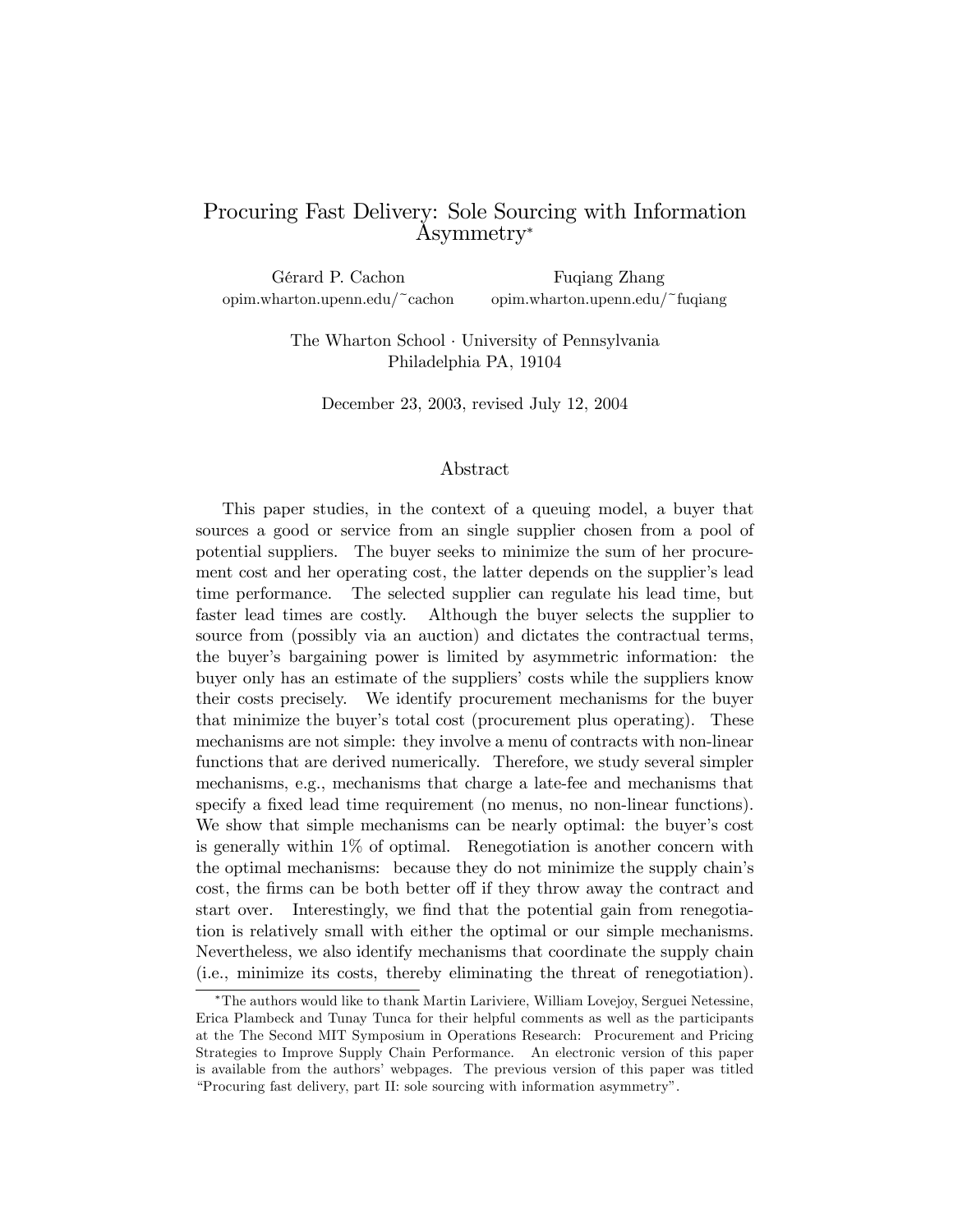Those mechanisms are complex (due to asymmetric information) and they do not perform better for the buyer than our simple mechanisms. We conclude that our simple mechanisms are quite attractive along all relevant dimensions: buyer's performance, supply chain performance, simplicity and robustness to renegotiation.

Keywords: Mechanism design, reverse auctions, supply chain coordination, game theory, renegotiation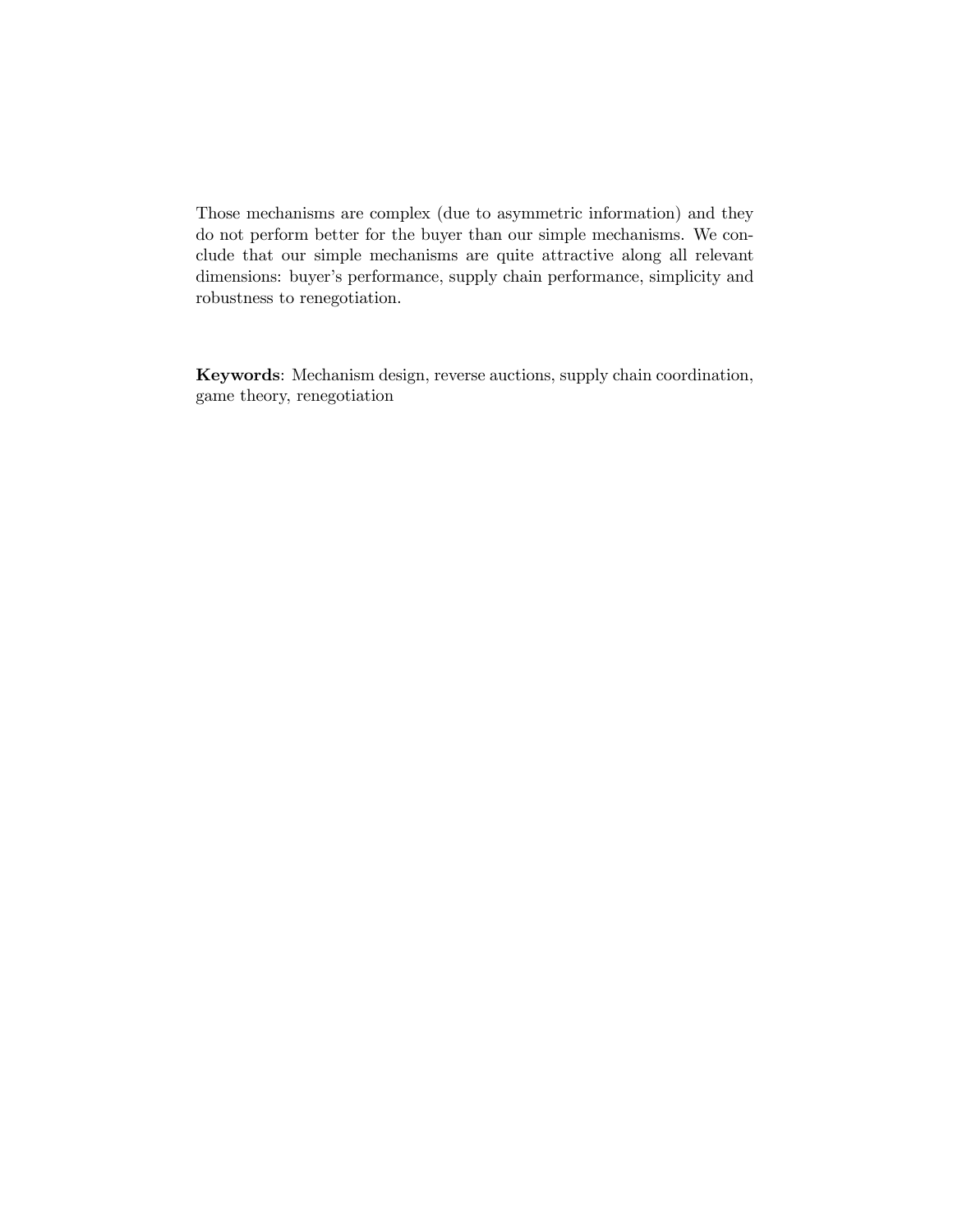## 1 Introduction

In the sourcing of a product or service, a buyer should consider both procurement price and delivery lead time. The faster a supplier's delivery lead time, the lower a buyer's operating costs (e.g., inventory holding and backorder penalty costs). A supplier's delivery lead time depends on the supplier's capacity, but capacity is costly, and so there is a classic incentive conflict within the supply chain: the supplier incurs the direct cost of capacity but the buyer enjoys its benefit. To complicate matters, the buyer often only has an estimate of the supplier's capacity cost, while the supplier knows it precisely.

While practitioners and academics surely understand the importance of lead times in the procurement process (see Burt, 1989; Pike and Johnson 2002; McNealy 2001; Wise and Morrison 2000), and the advent of the Internet has created an explosion of new marketplaces in the business-to-business arena (Pinker, Seidmann, Vakrat 2003), there has been surprisingly little research on how a buyer should design her procurement process to achieve minimum total cost through an effective balance of price and delivery lead time. That is the question this paper studies. Our main research questions are summarized as follows.

What is an optimal procurement mechanism for the buyer? A mechanism is any process that takes information the suppliers announce (e.g., their bid, their cost, etc.) and outputs the buyer's decisions: which supplier is chosen, what actions the suppliers must take and how much they are paid. The optimal mechanism minimizes the buyer's total cost (procurement plus operating) and it is the benchmark to assess all other mechanisms.

Do simple procurement mechanisms exist that give the buyer near optimal performance? The optimal mechanisms are complex along several dimensions: they may be hard to evaluate, or they may involve non-linear functions or a complex menu of functions. While we admit that there is no definitive way to measure how much "simpler" one mechanism is over another, this ambiguity should not cause research to focus exclusively on optimal mechanisms. We believe simple mechanisms are worth studying because they are more likely to be implemented in practice. Beil and Wein (2003) make a similar observation based on their discussions with industry practitioners.

To what extent is supply chain efficiency reduced by the buyer's desire to minimize her own total cost? The literature on supply chain coordination, which generally does not consider asymmetric information, suggests the buyer offer the supplier a coordinating contract (one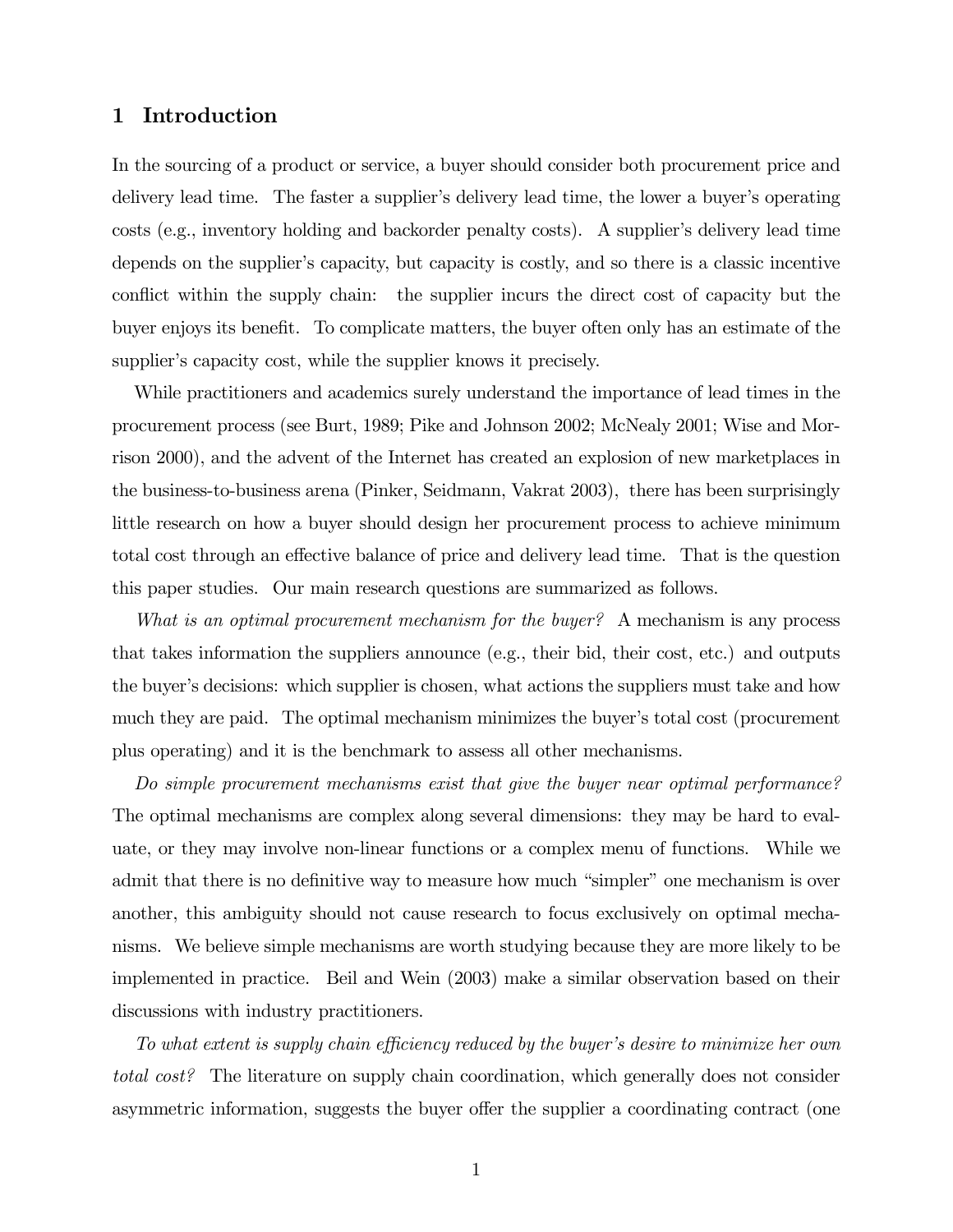that induces the supplier to choose the supply chain optimal capacity) and then negotiate for as large a share of the supply chain's profit as possible (e.g., Caldenty and Wein 2003). But implementing a coordinating contract is difficult with asymmetric information: the coordinating contract parameters may depend on the unknown information, thereby creating doubt with at least one firm as to what are the proper contract parameters. In addition, it is well known (see Laffont and Matrimort 2002) that ex post efficiency (i.e., maximizing supply chain performance) is at odds with the buyer's ex ante desire to maximize her own profit. This creates a renegotiation opportunity: after the optimal mechanism is implemented the firms have an incentive to scrap it to capture the lost efficiency. We wish to determine the magnitude of this trade-off in the context of our model.

The next section describes the model and §3 relates our work to the literature. §4 minimizes the supply chain's total cost. §5 covers procurement strategies with one potential supplier and §6 covers competitive bidding among multiple potential suppliers. §7 provides numerical results and §8 details two extensions to the model. The final section discusses our results.

#### 2 The model

A buyer must acquire a component from one of  $n \geq 1$  potential suppliers. The buyer uses this component in the assembly of a product sold to consumers. (In section 8.2 we assume the buyer is unable to hold component inventory, so in that case it is possible to interpret the model in terms of a buyer procuring a service rather than a physical product.) Customer demand arrives at the buyer according to a Poisson process with rate  $\lambda$ .

The suppliers are make-to-order manufacturers. Let  $\mu$  be a supplier's production rate, which we generally refer to as the supplier's capacity. The supplier's inter-production times are exponentially distributed with mean  $1/\mu$  and the supplier incurs a capacity cost at rate  $b\mu$  ( $b > 0$ ) to maintain its capacity. A potential supplier's capacity cost, b, is a realization of a random variable with finite support,  $b \in [\underline{b}, \overline{b}]$  with  $0 < \underline{b} \le \overline{b}$ . Let F and f be the cdf and pdf respectively. We normalize the variable production cost to zero. Once the supplier completes the production of a unit it is immediately delivered to the buyer.

The buyer incurs inventory holding costs at rate  $h$  per unit. A constant holding cost is reasonable if the physical holding cost plus the financial holding cost on the variable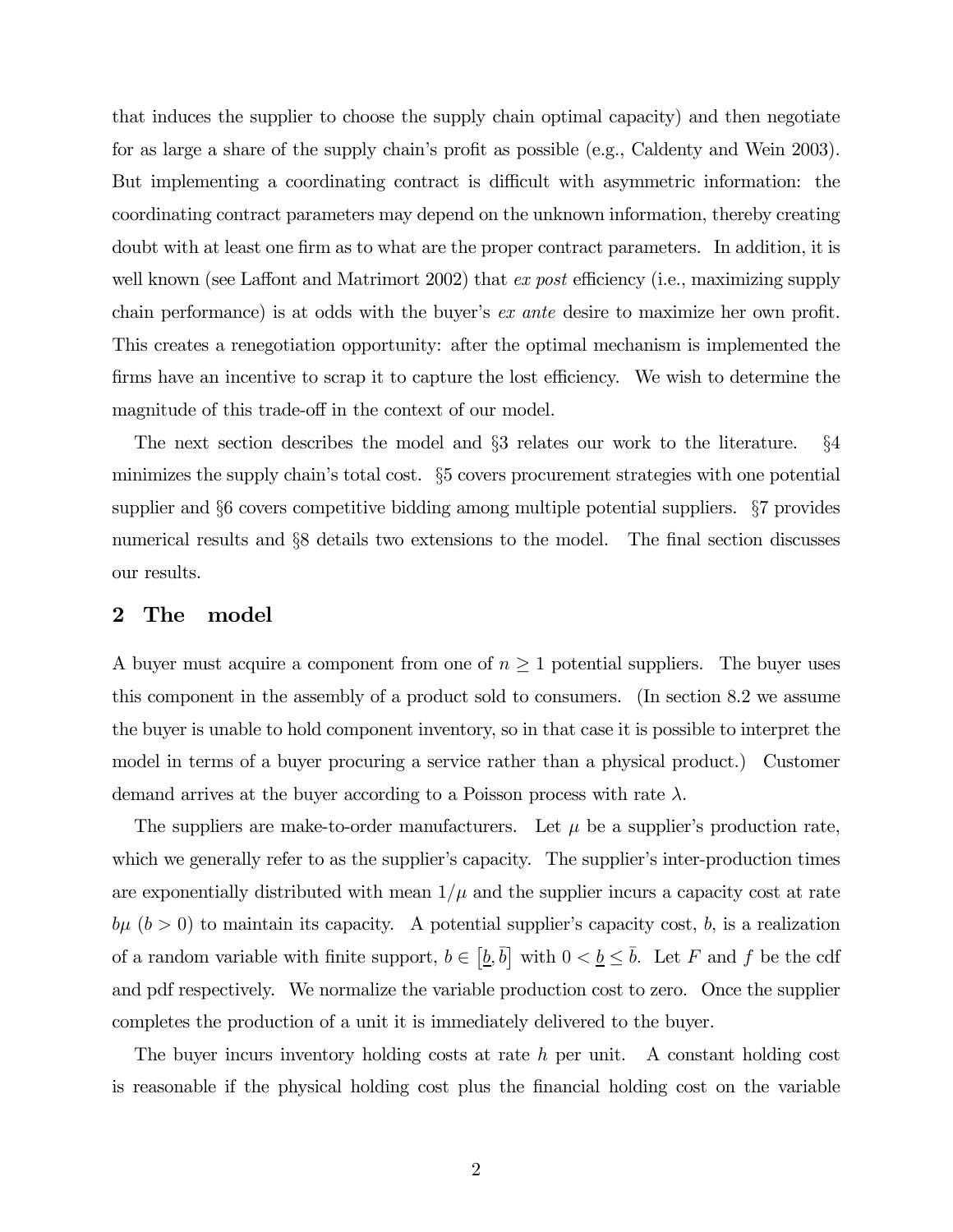production cost dominates the financial holding cost due to the supplier's capacity cost and margin. Alternatively, a constant  $h$  can be considered as an approximation for the holding cost given the possible range of procurement costs. Section 8 extends the model to allow the holding cost to vary with the procurement cost.

Unsatisfied demand is backlogged and the buyer incurs a goodwill cost at rate p per backorder. The sum of the holding and backorder costs is referred to as the operating costs. To control her operating costs, the buyer uses a base-stock policy with base-stock level s.

The buyer's procurement strategy includes two tasks, supplier selection (which supplier to source from) and contract design (the details of the transfer payment between the buyer and the supplier). We consider several procurement strategies within two distinct scenarios. The first scenario is sole sourcing with one potential supplier  $(n = 1)$ : the buyer only offers a procurement contract to a single potential supplier, possibly because there is only one supplier with the necessary technology, or the buyer has a long-run relationship with the supplier, or because the buyer wishes to develop the component quickly. The next scenario involves competitive bidding among at least two potential suppliers  $(n \geq 2)$ , i.e., the buyer selects her supplier via some auction mechanism. (These are often called reverse auction because the suppliers are bidding for the right to sell to the buyer, but we shall just refer to them as auctions.) Within that scenario there are two versions: with identical suppliers the suppliers' have the same capacity cost whereas with *heterogenous suppliers* each suppliers' capacity cost is an independent draw from the same distribution. With either version the buyer knows the distribution from which the suppliers' capacity costs are drawn, but the buyer does not observe each supplier's cost realization. However, the buyer knows whether the suppliers are identical (have the same cost) or heterogenous (have different costs). All other rules and parameters in the game are common knowledge.

The sequence of events is as follows: the buyer announces her supplier selection process (some auction mechanism, if  $n \geq 2$ ) and her transfer payment contract; assuming the supplier accepts the contract, the supplier chooses his capacity  $\mu$ ; the buyer observes the supplier's lead times and chooses s; the buyer incurs costs (procurement and operating) and the supplier earns a profit (transfer payment minus capacity costs) over an infinite horizon. The buyer minimizes the sum of her procurement and operating costs per unit of time. The suppliers maximize their own expected profit per unit of time. All firms are risk neutral.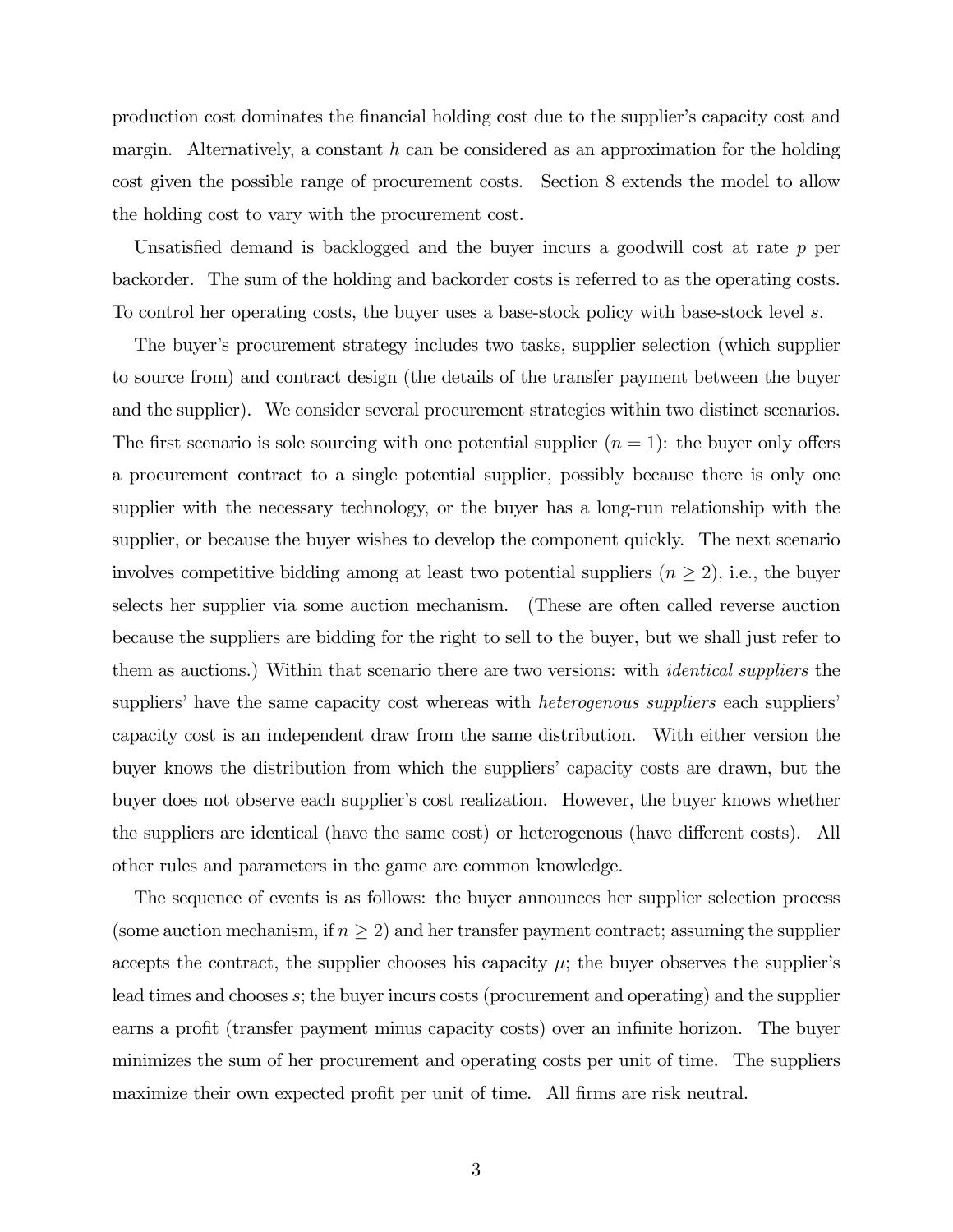Although we did not design this model with a specific industry in mind, the model is most representative of the contract manufacturing industry in which firms assemble specialized components on a make-to-order basis (see Thurm 1998; Bulkeley 2003).

#### 3 Literature review

Our model studies procurement strategies in a queuing framework with asymmetric information. There is much related work, the closest of which is Cachon and Zhang (2003) (CZ). As in this paper, in CZ there is a single buyer with Poisson demand, the suppliers are make-to-order producers that choose capacity and the buyer is concerned with procurement and operating costs. However, this paper considers sole-sourcing strategies whereas CZ only works with multi-sourcing strategies. (For additional work on dual sourcing see Gilbert and Weng 1998, Ha, Li and Ng 2003, and Kalai, Kamien and Rubinovitch 1992.) Furthermore, this paper includes asymmetric information, whereas CZ does not.

Caldentey and Wein (2003) study a similar model to ours, but they do not consider supplier selection from a pool of potential suppliers and they do not have asymmetric information. They focus on coordination strategies whereas we consider the buyer's optimal mechanism. Benjaafar, Elahi and Donohue (2004) study multi-sourcing versus sole-sourcing strategies for a buyer that has several potential suppliers. They assume the buyer's price per unit is fixed and they do not include asymmetric information.

The following papers study a supply chain with two firms and asymmetric information in non—queuing models: Corbett and de Groote (2000), Corbett (2001), Corbett and Tang (1998), Corbett, Zhou and Tang (2001) and Ha (2001). As in this paper, those papers design an optimal menu of contracts, but we also consider a broader set of procurement strategies (e.g., competitive bidding and coordinating contracts). There is a literature on quality contracting with asymmetric information (e.g., Baiman, Fischer and Rajan 2000 and Lim 2001), but those models focus on the buyer's inspection decisions and the ability to contract on the outcome of inspections, neither of which is present in our model with lead times. There is work on supply chain signaling (e.g., Cachon and Lariviere 2001 and Ozer and Wei 2003). With a signaling model the party that possesses information also designs the contract whereas in our model the contract designer lacks information.

See Elmaghraby (2000) for a survey of the procurement literature, and see Klemperer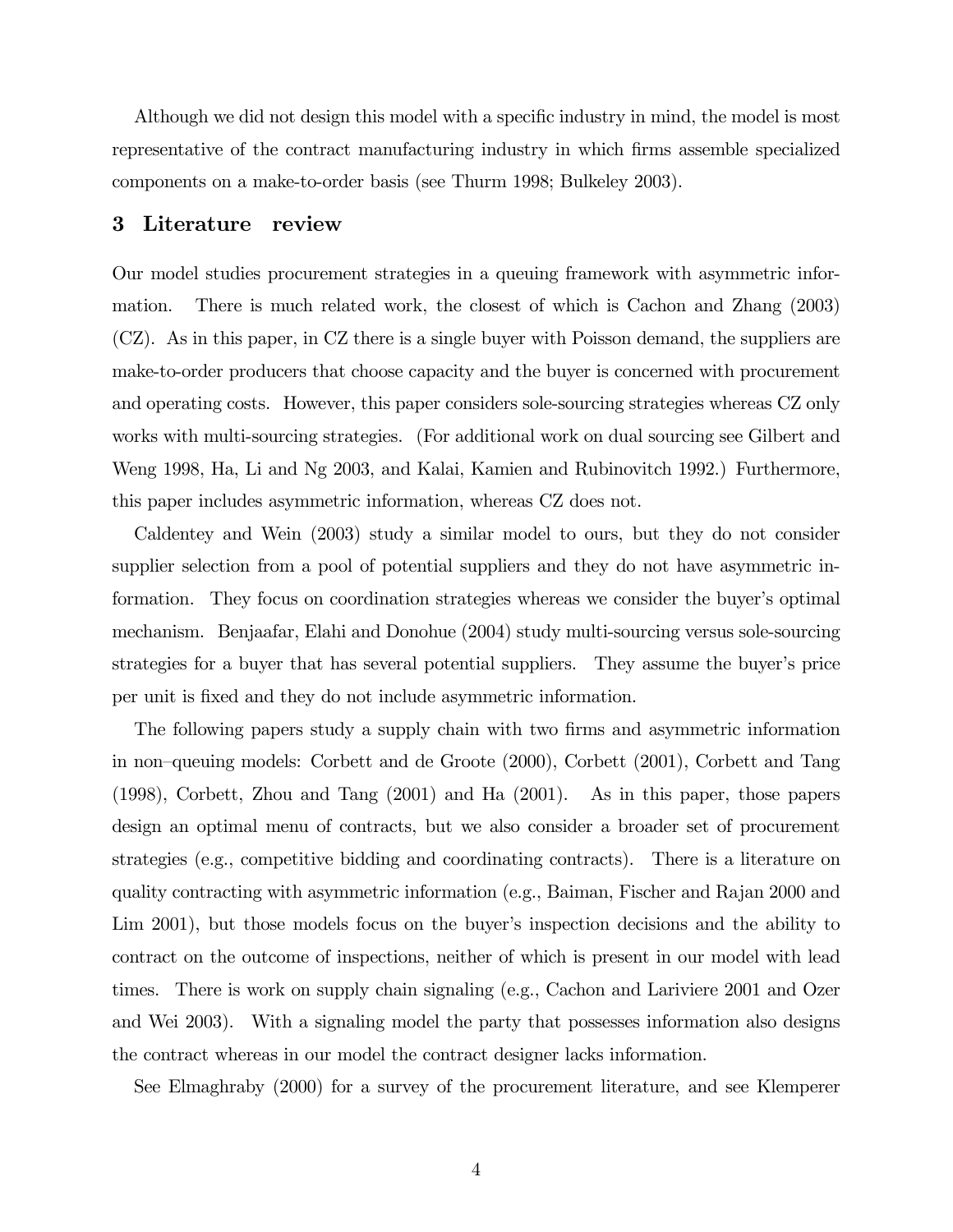(1999) and McAfee and McMillan (1987a) for surveys of the auction literature. Most closely related to our work is McAfee and McMillan (1987b), Laffont and Tirole (1987) and Che (1993). As in our paper, the first two articles study adverse selection (suppliers vary in their costs) with moral hazard (suppliers exert costly effort that benefits the buyer, where effort is analogous to capacity). Although there are some differences, we show that their results can be used to evaluate the optimal mechanism in our model. However, they do not study the effectiveness of simple mechanisms nor multiple suppliers with identical capacity costs. Che (1993) implements the optimal mechanism in McAfee and McMillan (1987b) and Laffont and Tirole (1987) via a scoring-rule auction in which the suppliers bid on both price and quality.

There are several other papers that study multi-attribute procurement. Chen, Roundy, Zhang and Janakiraman (2003) study procurement over price and transportation costs, but take the perspective of a third party auctioneer rather than the buyer. Manelli and Vincent (1995) consider (in effect) a multi-attribute situation in which the buyer's value is correlated with the suppliers' costs, i.e., the additional attribute is the supplier's identity. In our model the buyer is indifferent between any two suppliers as long as the suppliers have the same delivery time. Beil and Wein (2003) study multi-attribute auctions that occur over multiple rounds so that the buyer learns information regarding the suppliers in each round. We have a single round auction, so learning is not possible. They do not consider sole sourcing with only one potential supplier.

Dasgupta and Spulber (1990), Chen (2001), Hansen (1988), Jin and Wu 2002 and Seshadri and Zemel (2003) study procurement with competitive bidding and variable quantity. In our model the buyer's expected purchase quantity is fixed per unit time. There is a literature on lead time competition through operational strategies (e.g. Li 1992, Cachon and Harker 2002, So 2000), but in those papers the competitive structure is exogenous, whereas in our model it is endogenous. Ramasesh et al. (1991), Anupindi and Akella (1993), Sedarage et al. (1999) and Li and Kouvelis (1999) are representative studies investigating a buyer's procurement strategy given exogenous characteristics for each supplier (such as delivery time and price). There are a number of papers (see Cachon 1998, 2003 for surveys) that study supply-chain lead-time coordination in a multi-echelon inventory setting, but those papers do not have asymmetric information, nor do they consider procurement costs. We touch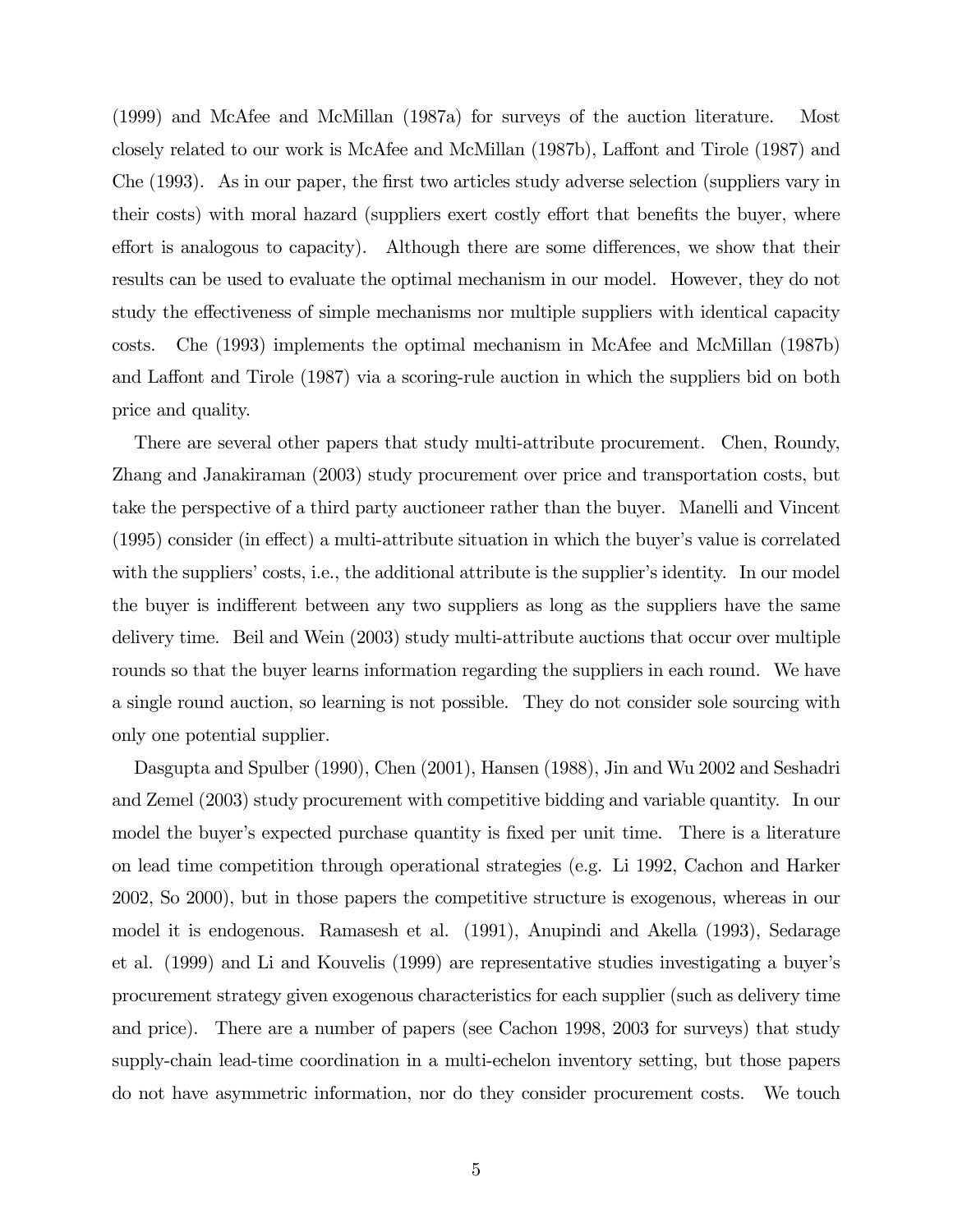upon the issue of renegotiation. See Plambeck and Zenios (2000) and Plambeck and Taylor (2002) for other papers that discuss renegotiation, but in settings quite different than ours.

## 4 Centralized management

This section defines and derives several useful functions and presents the optimal policy for the supply chain. It is optimal for the supply chain to have one supplier (because the capacity cost is linear in  $\mu$ ) and it is optimal to use a base-stock policy. Let N be the number of outstanding orders at the supplier in steady state. N is geometrically distributed. The buyer's operating cost is

$$
C_o(\mu, s) = E[h(s - N)^{+} + p(N - s)^{+}] = h\left(s - \frac{\lambda}{\mu - \lambda}\right) + (h + p)\left(\frac{\lambda}{\mu}\right)^{s}\left(\frac{\lambda}{\mu - \lambda}\right),
$$

the supplier's cost is  $C_s(\mu, b) = b\mu$ , and the supply chain's total cost is

$$
C(\mu, s, b) = C_o(\mu, s) + C_s(\mu, b),
$$

where  $(x)^{+} = \max(0, x), \mu \ge 0$  and  $s \in \{0, 1, 2, ...\}$ . Because s is restricted to the set of non-negative integers, it is not possible to provide a closed-form solution for the minimum cost. So in the remainder of this paper we treat s as a continuous variable.

 $C(\mu, s, b)$  is convex in s and let  $s^*(\mu)$  be the optimal base stock level:

$$
s^*(\mu) = -\ln\left(\left(\frac{h}{h+p}\right)\left(\frac{\mu/\lambda - 1}{\ln(\mu/\lambda)}\right)\right) / \ln(\mu/\lambda).
$$

Given the optimal base stock level, the buyer's operating cost is

$$
C_o(\mu) = C_o(\mu, s^*(\mu)) = h \left[ \frac{1 - \ln\left(\left(\frac{h}{h+p}\right)\left(\frac{\mu/\lambda - 1}{\ln \mu/\lambda}\right)\right)}{\ln \mu/\lambda} - \frac{1}{\mu/\lambda - 1} \right].
$$
 (1)

and the supply chain's total cost is

$$
C(\mu, b) = C(\mu, s^*(\mu), b) = C_o(\mu) + b\mu.
$$

According to the next theorem,  $C_o(\mu)$  is convex in  $\mu$ . Consequently,  $C(\mu, b)$  is convex in  $\mu$ . Let  $\mu^*(b)$  be the supply chain's optimal capacity,

$$
\mu^*(b) = \arg\min_{\mu} C(\mu, b),
$$

and let  $C^*(b) = C(\mu^*(b), b)$  be the supply chain minimum cost.

**Theorem 1** The buyer's operating cost,  $C_o(\mu)$ , is convex in  $\mu \geq \lambda$ .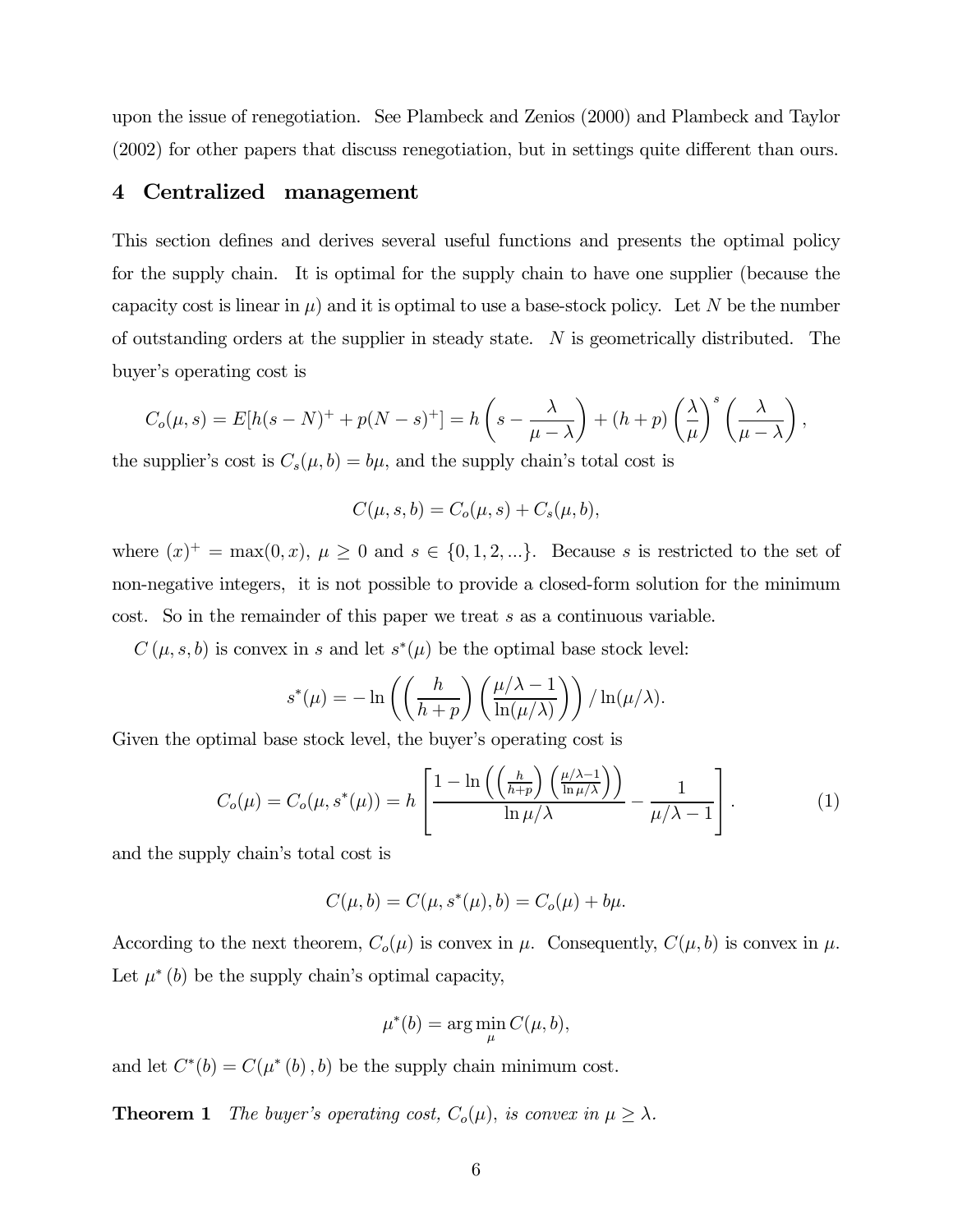All proofs are in the Appendix.

We later take advantage of an additional approximation of the supply chain's cost function. The exponential distribution is the continuous counterpart to the geometric distribution, so, as an approximation for  $N$ , we may use an exponential distribution with the same mean as the geometric distribution. This approximation tends to underestimate the average waiting time, but it is justified in a heavy traffic analysis (see Caldentey and Wein 2003). Let  $C(\mu, s, b)$  be the supply chain's cost function according to the exponential approximation:

$$
\hat{C}(\mu, s, b) = \hat{C}_o(\mu, s) + b\mu
$$

where  $\hat{C}_o(\mu, s)$  is the buyer's operating cost,

$$
\hat{C}_o(\mu, s) = hs + \left(\frac{(h+p)e^{-s(\mu/\lambda - 1)} - h}{\mu/\lambda - 1}\right).
$$

From Caldentey and Wein (2003), the unique global minimizers of  $\hat{C}(\mu, s, b)$  are

$$
\hat{\mu}(b) = \lambda + \sqrt{\alpha/b}
$$
 and  $\hat{s}(b) = \sqrt{b\alpha/h^2}$ , where  $\alpha = h\lambda \ln((h+p)/h)$ .

The buyer's minimum operating cost and the the supply chain's optimal cost are then

$$
\hat{C}_o(\mu) = \hat{C}_o(\mu, \hat{s}(b)) = \alpha / (\mu - \lambda)
$$
  

$$
\hat{C}(b) = \hat{C}(\hat{\mu}(b), \hat{s}(b), b) = b\lambda + 2\sqrt{\alpha b}
$$

We find that the supply chain's cost is nearly minimized with capacity  $\hat{\mu}(b)$  as long as utilization is reasonably high (say more than 0.17). See Zhang (2004) for details.

## 5 One potential supplier  $(n = 1)$

In this section there is only one potential supplier (or the buyer has already selected her supplier), so the buyer only needs to set the transfer payment. We begin with the optimal mechanism, then consider supply chain coordination and finish with two simpler mechanisms.

#### 5.1 Buyer's optimal mechanism

Although the space of possible contracts is quite large, according to the Revelation Principle, an optimal mechanism for the buyer is a menu of contracts that satisfies two constraints. The menu is a pair of functions,  $\{\mu(x), R(x)\}$ , such that the supplier chooses from this menu by announcing his cost to be x, then he builds capacity  $\mu(x)$  and the buyer pays him  $R(x)$ per unit produced. One constraint imposed on this menu is the incentive compatibility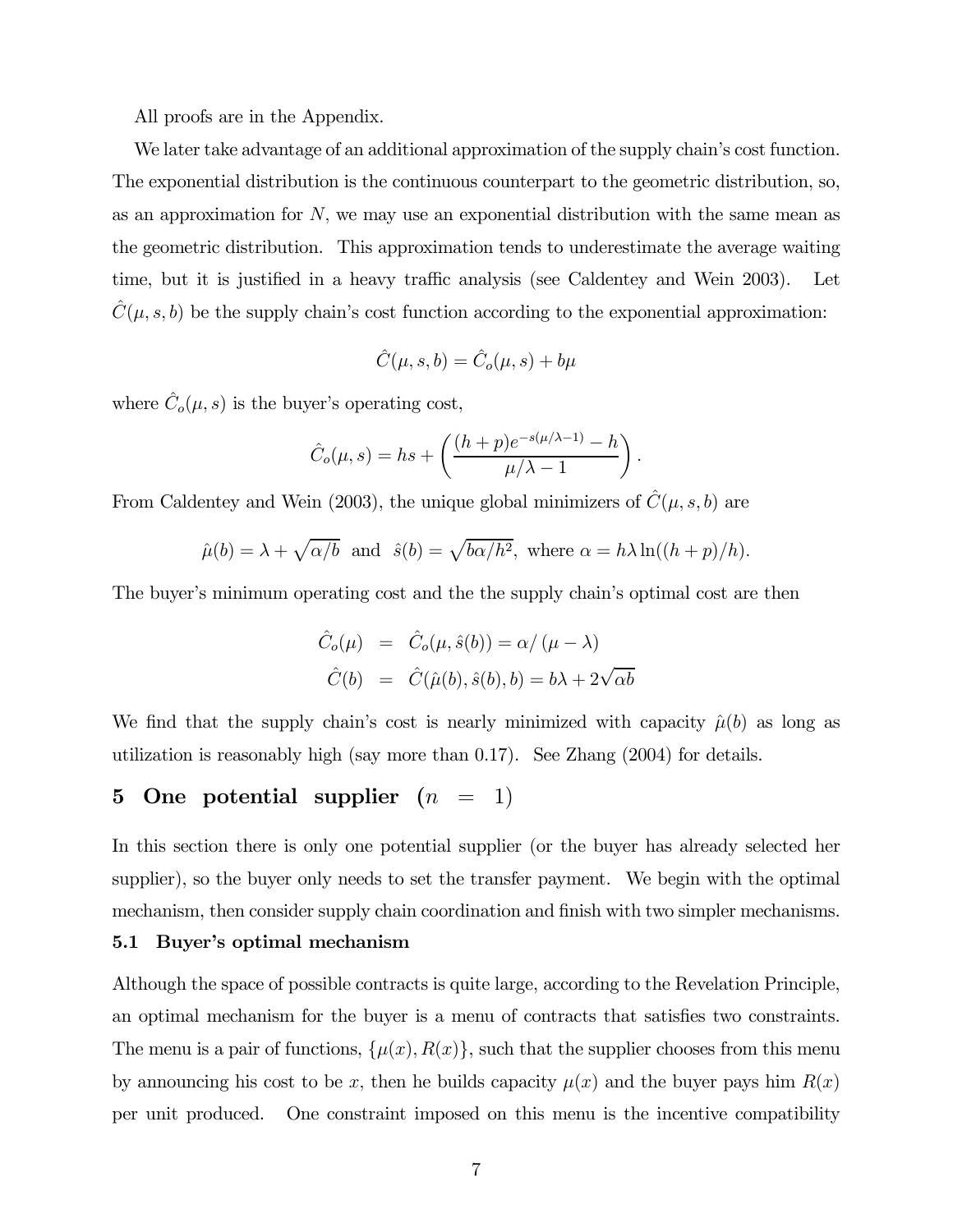constraint:

$$
b = \arg\max_{x} \pi_s(x) = R(x)\lambda - b\mu(x),\tag{2}
$$

i.e., the supplier's true cost maximizes his profit, therefore he builds capacity  $\mu(b)$  and receives  $R(b)$  per unit delivered. The second is an individual rationality constraint:

$$
\pi_s(b) \ge 0 \qquad \text{for all } b \in [\underline{b}, \overline{b}] \tag{3}
$$

i.e., the supplier participates only if his profit is non-negative (we assume zero profit is the supplier's best outside alternative). According to (3), the buyer designs a menu that even the highest cost supplier accepts, which implicitly assumes there is a severe penalty for failing to make an agreement with the supplier. (Corbett, Zhou and Tang 2001 relax this assumption in a different model.)

The buyer's total cost (procurement and operating) is  $R\lambda + C_o(\mu)$ , and the buyer's optimal menu is the solution to the following problem:

$$
\min_{\mu(\cdot), R(\cdot)} \int_{\underline{b}}^{\overline{b}} \left( R(x)\lambda + C_o(\mu(x)) \right) f(x) dx
$$
\n  
s.t. (2), (3)

**Theorem 2** If  $F(x)$  is log-concave, then the buyer's optimal menu of contracts to offer the supplier (i.e., the solution to  $(4)$ ) is characterized by

$$
C'_{o}(\mu) = -x - F(x)/f(x)
$$
  

$$
R(x)\lambda = x\mu(x) + \int_{x}^{\bar{b}} \mu(y)dy.
$$

The log-concave requirement on  $F(x)$  is sufficient (but not necessary) for the second order condition on each buyer's incentive compatibility constraint, (2). It is a mild restriction, satisfied by many commonly used distributions (see Bagnoli and Bergstrom 1989 for details.)

With the buyer's optimal mechanism the supplier builds less than the supply chain optimal capacity,  $\mu^*(b)$  (the optimal capacity satisfies  $C'_o(\mu^*) = -b$ , and  $C_o(\mu)$  is convex), hence, the buyer sacrifices some ex post efficiency to increase her own profit. This is why the optimal mechanism is vulnerable to renegotiation: after the suppliers announces his capacity, both the buyer and the supplier can be better off if they renegotiate (choose  $\mu^*(b)$ ) and a Pareto division of the supply chain's profit).

Because  $C'_{o}(\mu)$  is complex, we do not have a closed-form solution for  $\mu(x)$  and  $R(x)$ . But it is possible to evaluate numerically the optimal menu and the buyer's expected cost.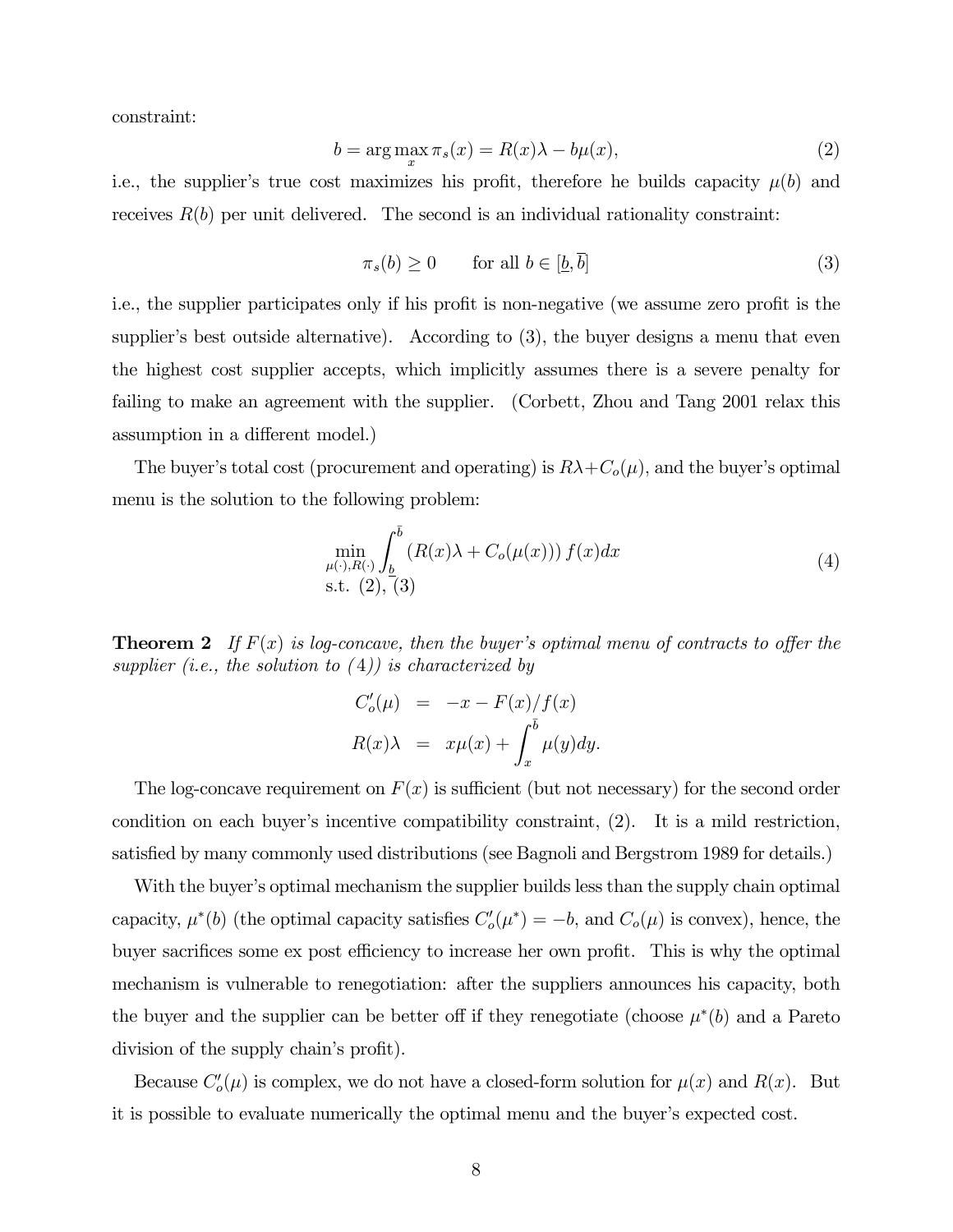#### 5.2 Supply chain coordination (CC)

Coordination requires that the supplier builds capacity  $\mu^*(b)$ , the supplier earns a nonnegative profit and the chosen base stock level is  $s^*(\mu^*(b))$ . This can be done with the following arrangement: charge the supplier  $h$  per unit in the buyer's inventory and  $p$  per unit in the buyer's backorder, the supplier chooses s and the unit price is

$$
R_c = C\left(\mu^*\left(\overline{b}\right), s^*\left(\overline{b}\right), \overline{b}\right)/\lambda.
$$

This works because the supplier incurs all supply chain costs, so the supplier has an incentive to choose  $\mu^*(b)$  and  $s^*(\mu^*(b))$ , and even the highest cost supplier earns a non-negative profit. The buyer's total cost is then  $C\left(\mu^*\left(\bar{b}\right), s^*\left(\bar{b}\right), \bar{b}\right)$  and the supplier's profit is

$$
\pi_s = C\left(\mu^*\left(\overline{b}\right), s^*\left(\overline{b}\right), \overline{b}\right) - C\left(\mu^*(b), s^*(b), b\right).
$$

This resembles Vendor Managed Inventory (because the supplier chooses s) with consignment and service penalties. Supply chain coordination is not achievable with a simpler mechanism: because only the supplier knows  $b$ , only a full transfer of the buyer's operating cost to the supplier results in the supplier choosing  $\mu^*(b)$ , and due to the full transfer of costs, the supplier must also choose the buyer's base stock level.

#### 5.3 Late-fee mechanism (LF)

With a late-fee mechanism the buyer pays the supplier  $R_f$  per unit and charges the supplier  $\eta$  per outstanding order per unit time. This mechanism is simple to explain (just two parameters, no menu), easy to implement (it is based on data verifiable by both parties, the number of outstanding orders) and it is observed in practice (e.g., Beth et al. 2003). Although we would ideally like to find the optimal pair  $\{R_f, \eta\}$ , the complexity of  $C_o(\mu, b)$ precludes a closed-form solution. As an alternative, we take advantage of the exponential approximation for N to derive closed-form solutions for  $R_f$  and  $\eta$ . We show in §7 that this approximation yields excellent results.

Let  $C_s(\mu, b)$  and  $\mu_f^*(b)$  be the supplier's cost and optimal capacity:

$$
C_s(\mu, b) = b\mu + \eta \lambda / (\mu - \lambda)
$$
  

$$
\mu_f^*(b) = \arg \min_{\mu} C_s(\mu, b) = \lambda + \sqrt{\eta \lambda / b}
$$

Recall,  $\hat{\mu}(b) = \lambda + \sqrt{\alpha/b}$  minimizes  $\hat{C}(\mu, \hat{s}(b), b)$ . Matching  $\mu_f^*(b)$  with  $\hat{\mu}(b)$  yields

$$
\eta_f = h \ln \left( \frac{h+p}{h} \right) : \tag{5}
$$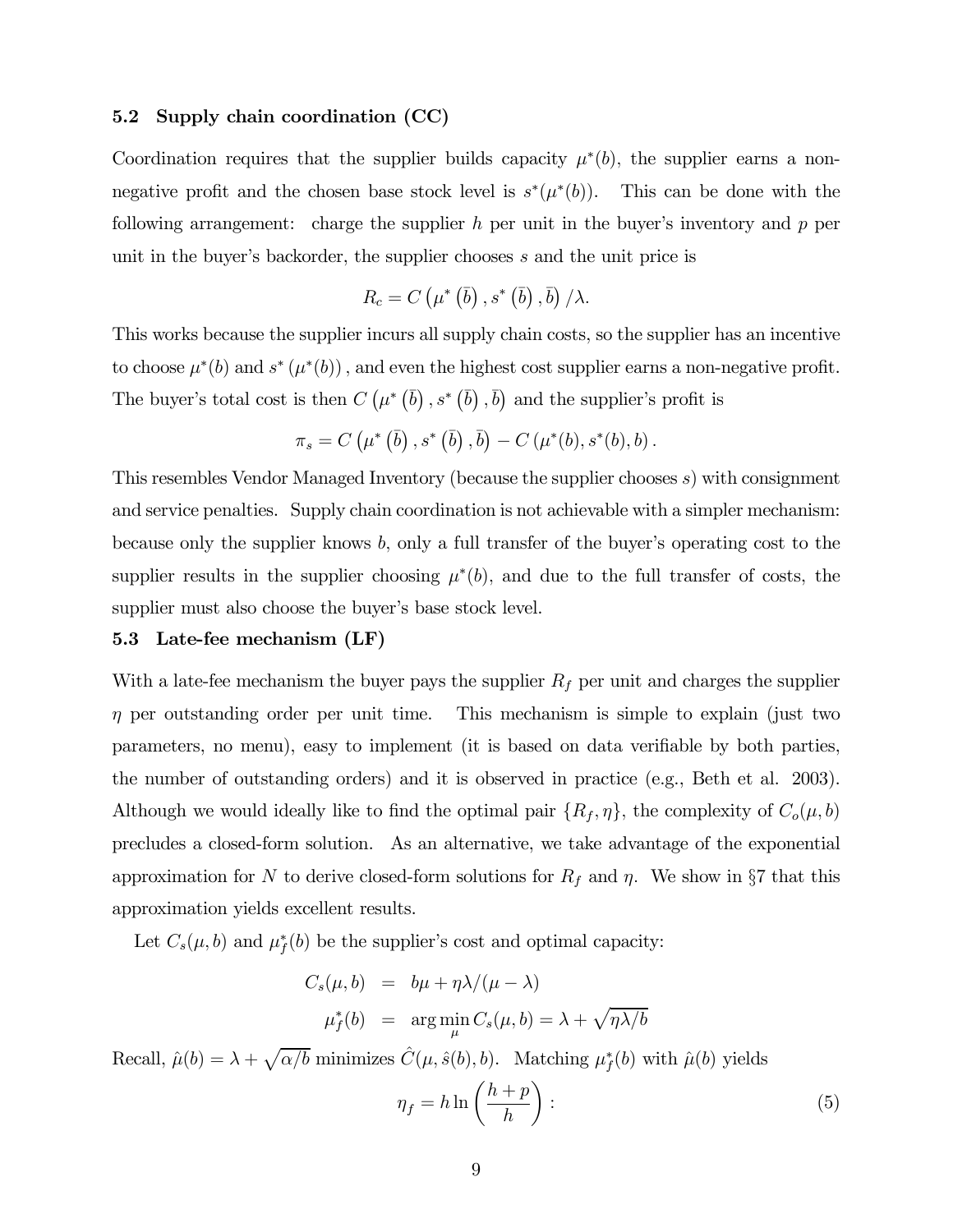if the late fee is  $\eta_f$ , then the supplier minimizes his cost with capacity  $\hat{\mu}(b)$ , which also happens to be the capacity that minimizes  $\hat{C}(\mu, \hat{s}(b), b)$ , the supply chain's cost function based on the exponential approximation. Hence,  $\eta_f$  coordinates the approximate cost system. It does not coordinate the actual supply chain, but, as we already mentioned, it essentially does so when the optimal utilization is not too low.

To ensure participation, the buyer should pay  $R_f$  per delivered unit such that

$$
\pi_s(\bar{b}) = R_f \lambda - \bar{b}\hat{\mu}(\bar{b}) - \eta_f\left(\frac{\lambda}{\hat{\mu}(\bar{b}) - \lambda}\right) = 0,
$$

which yields

$$
R_f = \bar{b} + 2\sqrt{\alpha \bar{b}/\lambda}.\tag{6}
$$

Because N does not depend on s, with the late-fee mechanism the buyer's optimal base stock level is  $s^*(\hat{\mu}(b))$ .

#### 5.4 Lead-time mechanism (LT)

The lead-time mechanism is another simple mechanism for the buyer: the buyer merely tells the supplier the lead-time that must be delivered and how much the buyer pays for each unit. Due to the one-to-one relationship between the delivered lead time and the supplier's capacity, we can think of this mechanism in terms of two parameters,  $\mu_t$  and  $R_t$ , the supplier's required capacity and the buyer's price per unit respectively. We assume the supplier must build capacity  $\mu_t$  if the supplier accepts the contract, i.e., there is a substantial penalty for failing to adhere to the agreement. (We discuss this further in section 9.)

The supplier's expected profit is  $\pi_s = \lambda R_t - b\mu_t$ . To ensure participation, the unit price must be  $R_t(\mu_t) = \bar{b}\mu_t/\lambda$ . The buyer's cost is then

$$
C_o(\mu_t) + \lambda R_t(\mu_t) = C_o(\mu_t) + \bar{b}\mu_t
$$

which is the supply chain's cost with the highest capacity cost,  $C(\mu_t, \bar{b})$ . Hence, the buyer's optimal lead time requirement is  $(\mu_t - \lambda)^{-1}$ , where  $\mu_t = \mu^*(\overline{b})$ , and the buyer pays the supplier  $R_t(\mu^*(\overline{b}))$  per unit. Interestingly, from the buyer's perspective this mechanism is equivalent to the supply chain coordination mechanism. But unlike the supply chain coordination mechanism, the supply chain optimal capacity is chosen only when the supplier's cost is  $b$ .

## 6 Competitive bidding  $(n \geq 2)$

Now suppose there are at least two potential suppliers, so competitive bidding is possible.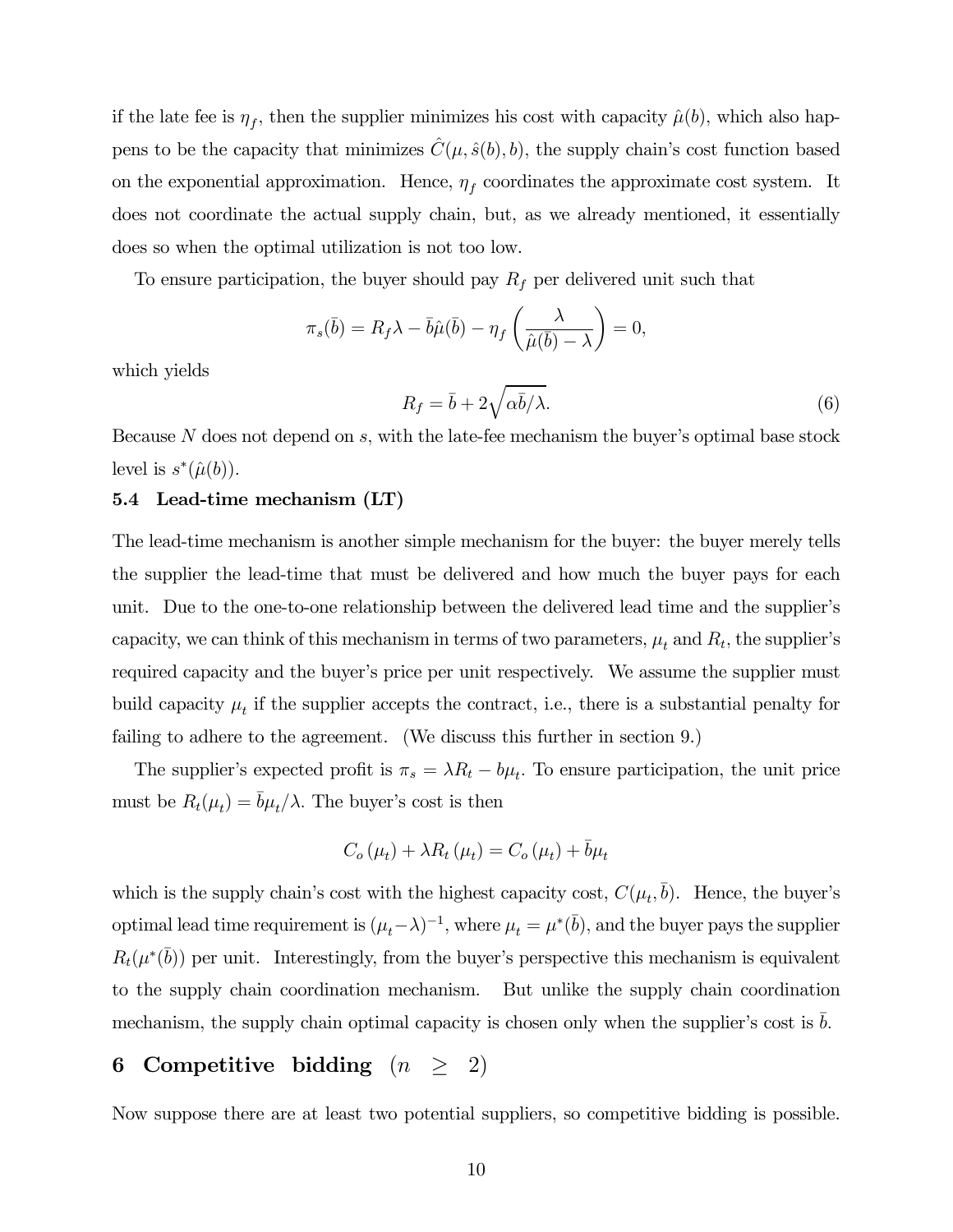We evaluate an optimal mechanism and several other auction types when the suppliers' costs are identical or heterogeneous. With heterogeneous suppliers we employ the following random variables: let  $\tilde{b}$  and  $b_l$  be the lowest costs among  $n-1$  and n suppliers respectively, and let  $b_s$  be the second lowest cost among n suppliers. Let G and g be the cdf and pdf of  $b$  and  $b_s$  (i.e., they have the same distribution).

#### 6.1 A scoring-rule auction (SA)

With a scoring-rule auction suppliers submit bids that contain a price and a lead time and the buyer evaluates these bids by assigning each bid a value via a publicly announced function (i.e., the scoring rule). Because from the buyer's perspective there is a one-to-one relationship between lead time and capacity, we shall assume, without loss of generality, that the suppliers submit  $\{\mu, R\}$  bids, i.e., a capacity and a unit price. Let  $Y(\mu, R)$  be the buyer's scoring rule and let  $Y_i$  be the  $i<sup>th</sup>$  highest score. The winner is the supplier whose bid has the highest score. In the first-bid auction the winner must deliver his bid. With the second-bid auction the winner chooses any  $\{\mu, R\}$  pair such that  $Y_2 = Y(\mu, R)$  (i.e., the winner does not have to exactly match the  $2^{nd}$  best bid, he matches the  $2^{nd}$  best bid's score.)

There are many possible scoring rules, but we work with an intuitive one: let the buyer's scoring rule be  $Y_B(\mu, R)$ , which is the buyer's total cost,

$$
Y_B(\mu, R) = C_o(\mu) + R\lambda.
$$

So the highest score refers to the lowest total cost. Due to the next lemma, we can think of the suppliers as if they are bidding on  $b\mu^*(b) + \pi_s$ , the supply chain's optimal capacity cost plus a profit.

Lemma 3 In a (first or second bid) scoring-rule auction with the buyer's total cost as the scoring rule,  $Y_B(\mu, R)$ , the dominant strategy for a supplier with cost b is to bid the supply *chain optimal capacity*  $\mu^*(b)$ .

**Theorem 4** Consider the total cost,  $Y_B(\mu, R)$ , scoring-rule auction:

- i. With identical suppliers: the suppliers bid  $(\mu^*(b), R(b))$  in equilibrium, where  $R(x) =$  $x\mu^*(x)/\lambda$ ; the winner is randomly picked and earns zero profit; and this is an optimal procurement mechanism for the buyer (i.e., minimizes the buyer's total cost).
- ii. With heterogeneous suppliers and first bid the unique symmetric equilibrium bidding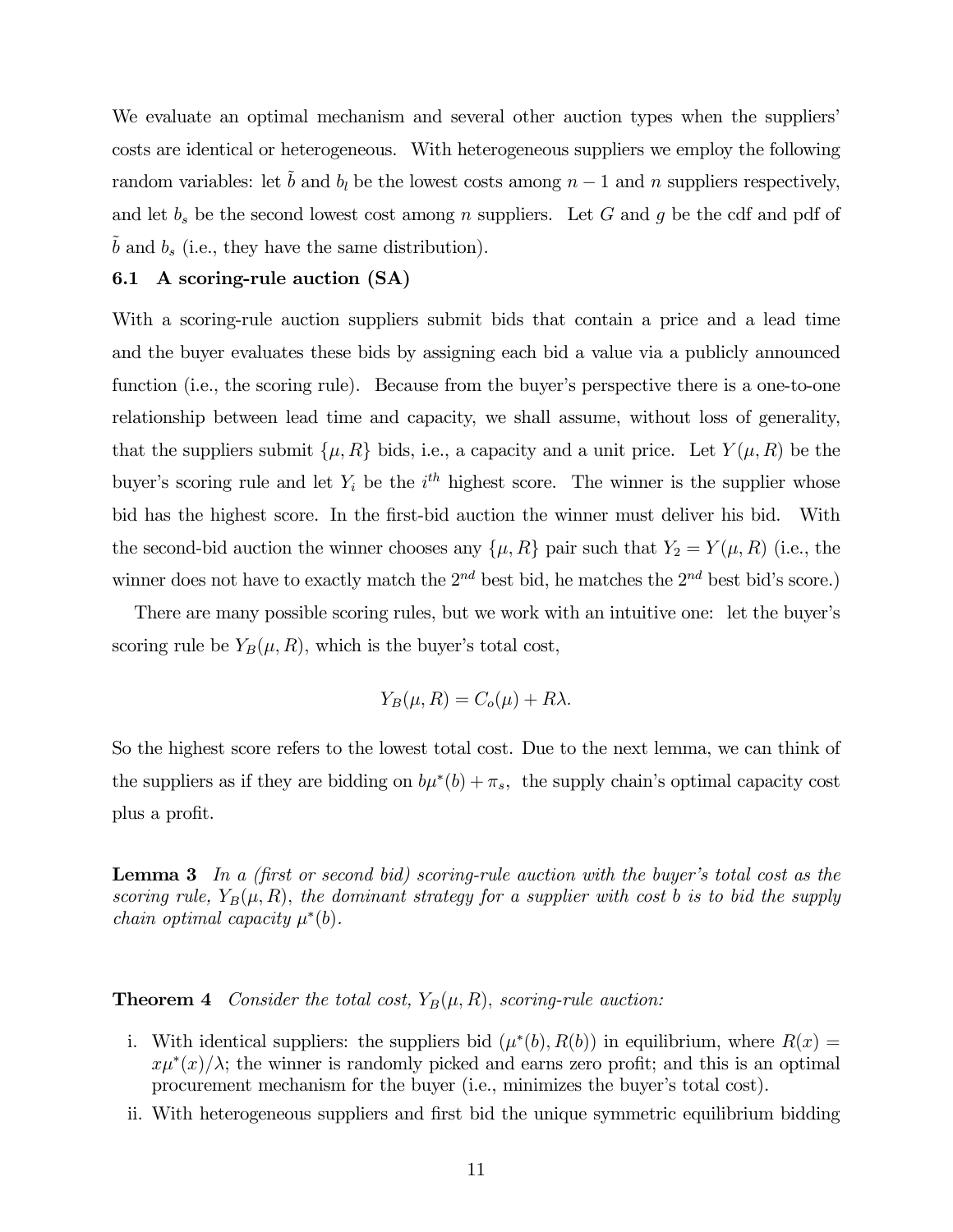strategy is

$$
\mu(x) = \mu^*(x), \nR(x)\lambda = -C_o(\mu^*(x)) + \frac{1}{(1 - G(x))} \int_x^b C^*(y)g(y)dy
$$

iii. With heterogeneous suppliers and second bid, it is a dominant strategy to bid according to  $\mu(x) = \mu^*(x)$  and  $R(x) = x\mu^*(x)/\lambda$ .

With identical suppliers the buyer can coordinate the supply chain and extracts all its profit using a scoring-rule auction, even if she does not know the suppliers' cost. Therefore the total cost scoring-rule auction is optimal among all possible strategies. Furthermore, the buyer achieves this desirable outcome with as few as two suppliers.

With heterogeneous suppliers, Che (1993) proves the revenue equivalence result holds here, i.e., the buyer is indifferent between first bid and second-bid. (He considers bids on price and quality, but his results also apply here.) The intuition is straightforward: the suppliers are bidding on the buyer's total cost function, so the buyer only cares about her expected total cost, not the variance of her total cost. Che (1993) also shows that this scoring rule is not optimal for the buyer (the buyer is better off distorting the supplier to a lower than optimal capacity). This is also true in our model, as we next provide an optimal mechanism for heterogeneous suppliers.

#### 6.2 Optimal mechanism with heterogeneous suppliers (OM)

Similar to the case of  $n = 1$ , when  $n \geq 2$  the buyer offers to the suppliers a menu,  $\{q^i(\cdot), \mu^i(\cdot), R^i(\cdot)\}\$ , where  $i \in [1, n]$ : supplier i is the winner with probability  $q^i(\hat{\mathbf{b}}) \geq 0$ , where  $\hat{\mathbf{b}} = (\hat{b}^1, \dots, \hat{b}^n)$  is the vector of announced costs and  $\sum q^i(\hat{\mathbf{b}}) = 1$ ; supplier *i* receives a unit price  $R^i(\hat{\mathbf{b}})$  from the buyer; the winner builds capacity  $\mu^i(\hat{\mathbf{b}})$ ; and the losers do nothing but enjoy their payment.

Consider the suppliers' bidding behavior. Supplier i maximizes her own expected profit:

$$
\max_{\hat{\mathbf{b}}^i} \pi_s^i = E_{\hat{\mathbf{b}}^{-i}} [R^i(\hat{\mathbf{b}})\lambda - q^i(\hat{\mathbf{b}})b^i \mu^i(\hat{\mathbf{b}})].
$$

According to the Revelation Principle, we need only consider truth telling mechanisms,

$$
b^i = \arg\max_{\hat{b}^i} \pi_s^i(\hat{b}^i). \tag{7}
$$

The individual rationality constraints is

$$
\pi_s^i(b^i) \ge 0. \tag{8}
$$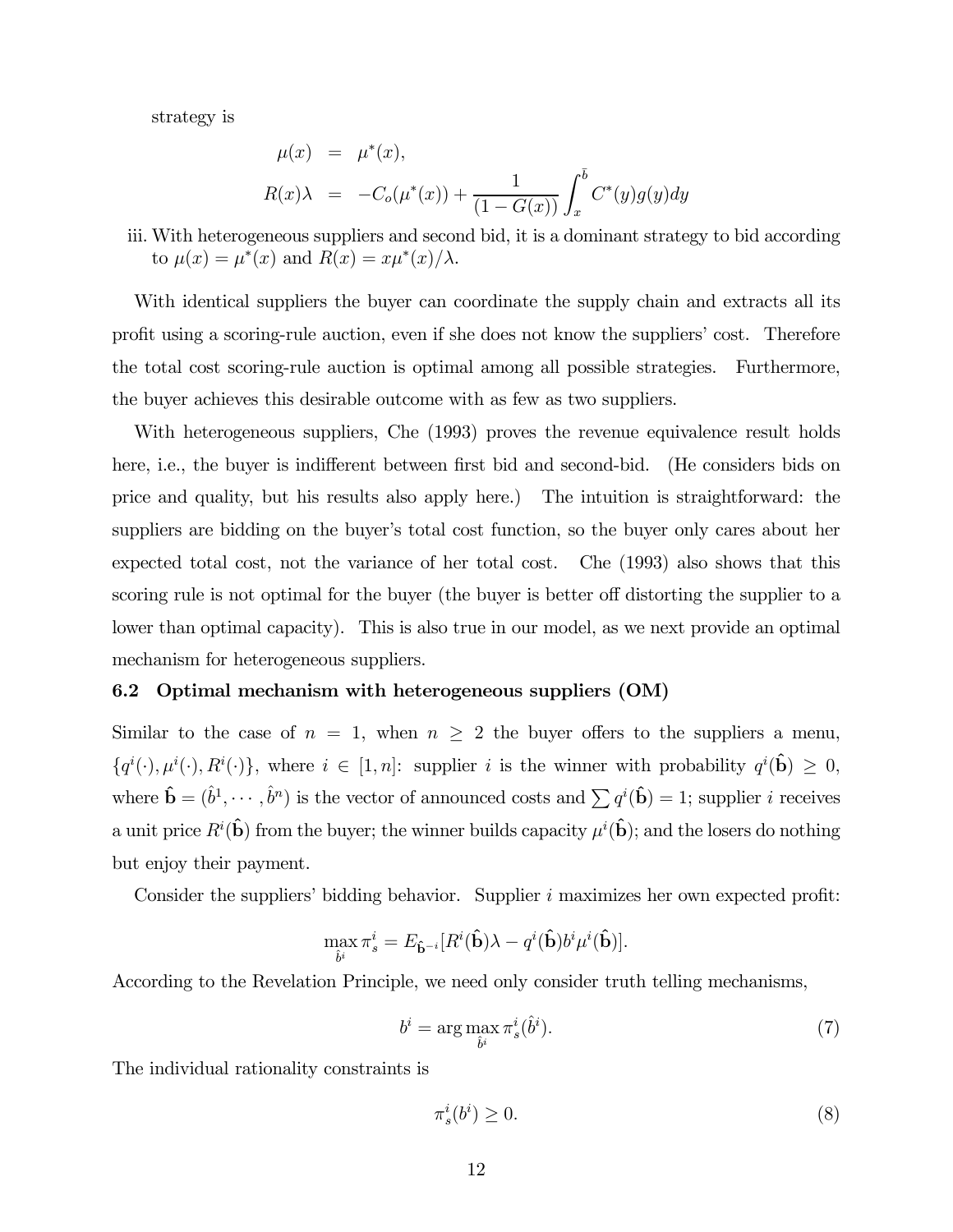Let  $\mathbf{b} = (b^1, \dots, b^n)$  be the true cost vector. The buyer's problem is

$$
\min_{\{q^i(\cdot),\mu^i(\cdot),R^i(\cdot)\}} \quad E_{\mathbf{b}}\left\{\sum_{i}^{n} R^i(\mathbf{b})\lambda + \sum_{i}^{n} [q^i(\mathbf{b})C_o(\mu^i(\mathbf{b}))]\right\} \text{s.t.} \quad (7) \text{ and } (8)
$$
\n(9)

The following theorem gives the solution to (9).

**Theorem 5** If  $F(\cdot)$  is log-concave then in the optimal mechanism for  $n > 2$  heterogeneous suppliers the suppliers announce their true costs and the most efficient supplier is chosen. The same menu is offered to the suppliers with functions given by

$$
q(\hat{\mathbf{b}}) = \begin{cases} 1 & \text{if } \hat{b}^i = \min(\hat{b}^1, \dots, \hat{b}^n) \\ 0 & \text{otherwise} \end{cases}
$$
  
\n
$$
C'_o(\mu) = -x - F(x)/f(x),
$$
  
\n
$$
R(x)\lambda = (1 - F(x))^{n-1}x\mu(x) + \int_x^{\bar{b}} (1 - F(y))^{n-1}\mu(y)dy,
$$

From Theorems (2) and (5) we see that the incentive scheme (i.e., the capacity function  $\mu(x)$ ) applies for all n. So, again, the optimal mechanism results in less capacity than optimal for the supply chain. We numerically evaluate the functions in Theorem 5.

This optimal mechanism is strange in that the losers receive a payment even though they do not build any capacity. However, it is possible to show that the optimal mechanism can be implemented so that only the winner receives a payment (see Zhang 2004).

#### 6.3 Lead-time mechanism with a price auction (LT)

One idea to simplify the scoring-rule auction is to reduce its dimensionality: fix one of the dimensions and have the suppliers bid on the other dimension. In the lead time mechanism with a price auction the buyer announces the lead time the selected supplier must deliver and the selected supplier is the winner of a price auction. (This is the natural extension of the lead time mechanism with one potential supplier to  $n \geq 2$  potential suppliers.) FreeMarkets runs auctions like this; see Rangan (1998). As before, we analyze this mechanism as if the buyer announces a required capacity,  $\mu$ , instead of a lead time.

#### **Theorem 6** Consider the lead time mechanism with price auction.

- i. With *n* identical suppliers, the unique equilibrium (with first or second bid) is  $R(x) =$  $\mu x/\lambda$ , where the required lead time is  $(\mu - \lambda)^{-1}$ . The winner earns zero profit and the buyer's expected total cost,  $\mu E[b] + C_o(\mu)$ , is convex in  $\mu$ .
- ii. With  $n$  heterogeneous suppliers, the equilibrium bidding strategy with first bid is

$$
\varphi^{I}(x) = \frac{\mu}{\lambda} E(\tilde{b}|\tilde{b} > x),
$$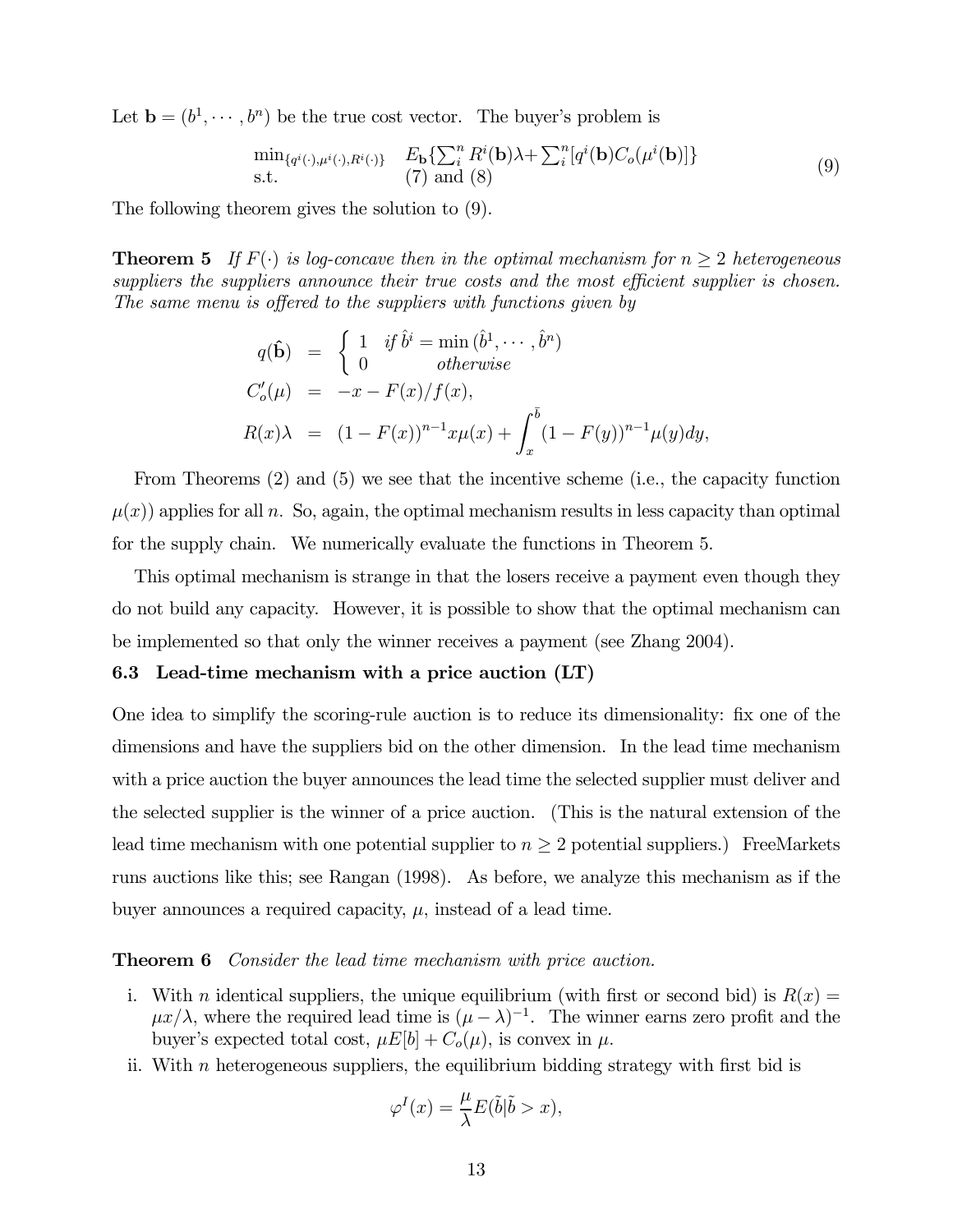and with second bid the weakly dominant strategy is  $\varphi^{II}(x) = \mu x/\lambda$ ; first bid and second bid yield the same total cost to the buyer,  $\mu E[b_s] + C_o(\mu)$ , which is convex in  $\mu$ .

In the price auction, because the required capacity is given, the suppliers essentially bid on their profit. Hence, the revenue equivalence result follows immediately (part 2 of Theorem 6). Given the buyer's total cost is convex in  $\mu$ , a numerical search finds the optimal required capacity (i.e., lead time).

#### 6.4 Late-fee mechanism with a price auction (LF)

In the late fee mechanism with a price auction the buyer charges the winner of the price auction the late fee  $\eta_f$  per outstanding order per unit time. This is similar to the lead time mechanism in that the selection of the supplier is based only on the suppliers' price bids, but it is different in that now the winning supplier is free to choose his capacity/lead time to minimize his own costs. Because the winner's price bid does not influence his capacity choice, the winner chooses capacity  $\hat{\mu}(b)$ . As a result, with either first or second bid the suppliers effectively bid their capacity cost,  $b\hat{\mu}(b)$ , plus a profit. As with one potential supplier,  $\eta_f$  is not the buyer's optimal late fee, but we show in §7 that it is quite good. The results for this mechanism are summarized in the following theorem.

**Theorem 7** Consider the late fee mechanism with a price auction and the late fee  $\eta_f$ .

- i. With *n* identical suppliers, the unique equilibrium bid (with first or second bid) is  $R(x) = C(x)/\lambda$ . The winner is chosen randomly and earns zero profit.
- ii. With n heterogeneous suppliers: the unique equilibrium bidding strategy with first bid is

$$
\mu(x) = \hat{\mu}(x)
$$
  

$$
R(x) = \frac{1}{\lambda(1 - G(x))} \int_x^{\bar{b}} \hat{C}(y)g(y)dy = \frac{1}{\lambda} E\left(\hat{C}(\tilde{b})|\tilde{b} > x\right)
$$

and with second bid the dominant strategy is  $\mu(x)=\hat{\mu}(x)$  and  $R(x)=\hat{C}(x)/\lambda$ ; First bid and second bid yield the same expected total cost to the buyer.

### 7 Numerical study

This section reports on a numerical study of the procurement strategies analyzed in the previous two sections. We constructed 144 scenarios from all combinations of the following parameters:  $h = 1, \lambda \in \{0.1, 1, 10, 100\}, p \in \{3, 40, 200\}, b$  is uniformly distributed on the interval  $[\underline{b}, \overline{b}]$  where  $\underline{b} = \theta - \delta$  and  $\overline{b} = \theta + \delta$ ,  $\theta \in \{0.5, 5, 50, 200\}$  and  $\delta \in \{0.05\theta, 0.1\theta, 0.2\theta\}$ .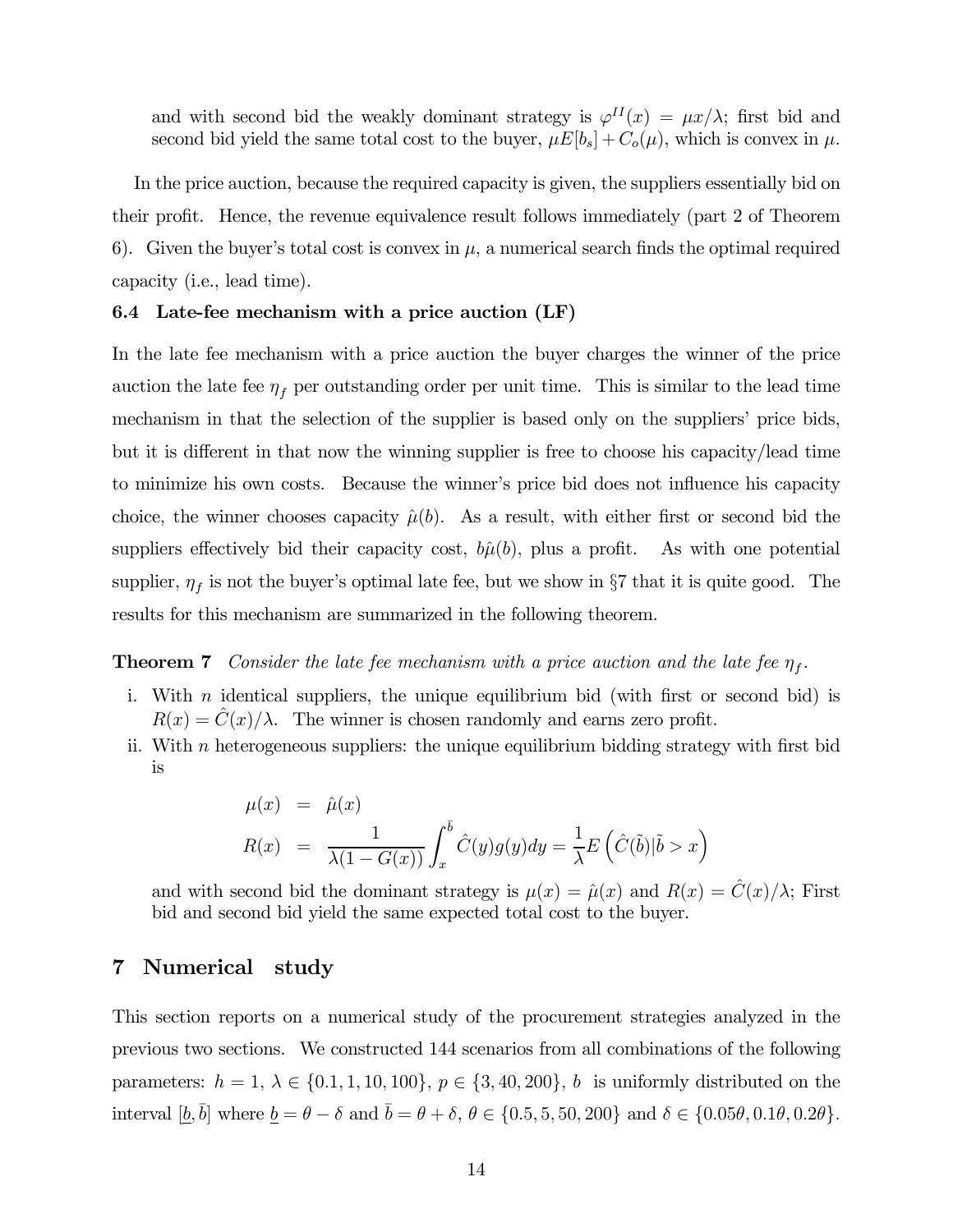We take the scenarios with  $\delta = 0.05\theta$  to represent reasonably small uncertainty with respect to the suppliers' cost (within 5% of forecast) and the scenarios with  $\delta = 0.20\theta$  to represent high uncertainty (it is unlikely that qualified suppliers would have costs that range more than 20% from the buyer's forecast). We fix h to a single value, because it is easy to show that the buyer's cost depends on the ratios  $p/h$  and  $b/(p/h)$ , so it is sufficient to vary p and b and hold h fixed. Because backorder penalty costs are generally higher than holding costs, we allow p to range from a low value of three times h to a high value of two hundred times h. Similarly, because of economies of scale in queuing systems, we range the demand rate for a low of 0.1 to a high of 100. Capacity costs range from very low,  $\theta = 0.5$ , which generally results in low utilizations, to very high,  $\theta = 200$ , which generally results in high utilizations. Table 1 contains a list of the strategies we evaluate and the mnemonics we use to identify each one in the subsequent tables. With the competitive bidding strategies we assume there are two potential suppliers and we consider both identical and heterogeneous suppliers.

Table 2 provides data on the performances of each strategy relative to the optimal mechanism. With a single potential supplier, both the supply chain coordination mechanism (CC) and the late-fee mechanism (LF) are nearly optimal. In fact, LF even performs slightly better than CC at the 90th percentile because (we conjecture) it makes the supplier build less capacity than optimal, just like the optimal mechanism. We found that  $\eta_f$  is nearly the optimal late fee, so there is little value to numerically search for the optimal late-fee mechanism. Figure 1 illustrates this result for a sample of the scenarios. It also illustrates that it is possible to increase costs substantially with a poorly chosen late fee.

In competitive bidding and identical suppliers, the scoring-rule auction (SA) is optimal for the buyer. The performance of the late-fee mechanism (LF) is very close to SA, again, even though  $\eta_f$  is chosen via an approximation. The percentage cost increase relative to SA is less than 0.36% among 90% of the scenarios. The lead-time mechanism (LT) performs slightly better than LF. However, Zhang (2004) reports in a broader numerical study that LT performs worse than the LF when there is significant (and probably unrealistic) uncertainty in the supplier's cost.

With two heterogeneous suppliers, the scoring rule auction (SA) is no longer optimal, but it still generates total costs that are close to the optimal mechanism. Both the lead time (LT) and the late-fee mechanisms (LF) generate good results for the buyer. LF is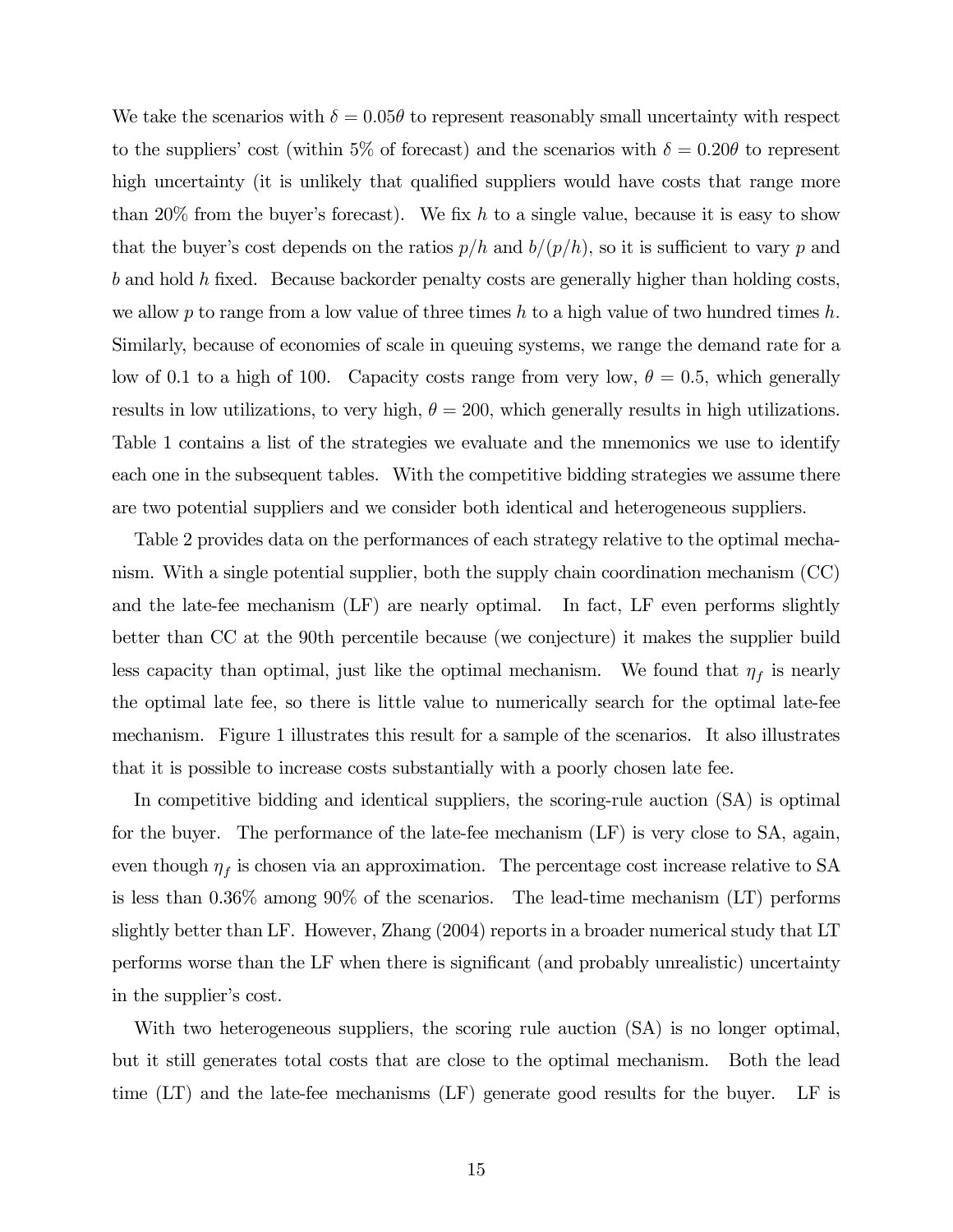least effective when both the capacity cost and the demand rate are very low (e.g.,  $\theta = 0.5$ ,  $\lambda = 0.1$ ) because then the exponential approximation is not accurate due to very low system utilization.

Overall, we see from Table 2 that the late fee and lead-time mechanisms perform quite well. To test the robustness of these mechanisms, we constructed another set of 144 scenarios that are identical to the first with the one exception that in each scenario the capacity cost distribution is changed from a uniform distribution with mean  $\theta$  and range  $[\theta - \delta, \theta + \delta]$  to a normal distribution with mean  $\theta$  and standard deviation  $\delta/4$ . Table 3 summarizes those results. In short, both mechanisms continue to perform well when the uncertainty in the suppliers' cost is normally distributed.

We find that the buyer is much better off with two potential suppliers than only one potential supplier (when optimal mechanisms are used): on average the buyer's cost is 7.8% lower with two identical suppliers and 5.3% lower with two heterogenous suppliers relative to just one potential supplier.

Table 4 provides data on the incentive to renegotiate with the mechanisms that do not coordinate the supply chain. We see that the optimal mechanisms do create some opportunity for renegotiation, but that opportunity is generally relatively small (less than 1% for all scenarios). The late-fee mechanism also presents a small opportunity for renegotiation in most of the scenarios, except if the system utilization is very low (e.g. when the capacity cost and demand rate are very low). Again, this is because  $\eta_f$  is derived from the exponential approximation, which is less accurate for systems with very low utilization. The renegotiation opportunity with the lead-time mechanisms is comparable to the late-fee mechanisms.

To summarize, we observe in an extensive numerical study that the lead time and latefee mechanisms perform for the buyer nearly as well as the optimal mechanisms and they generally create a relatively small renegotiation opportunity (i.e., they nearly coordinate the supply chain).

## 8 Two extensions

This section provides two extensions to the model: the buyer's holding cost is allowed to vary linearly with the buyer's procurement cost or the buyer operates in a make-to-order fashion, so the buyer does not hold inventory.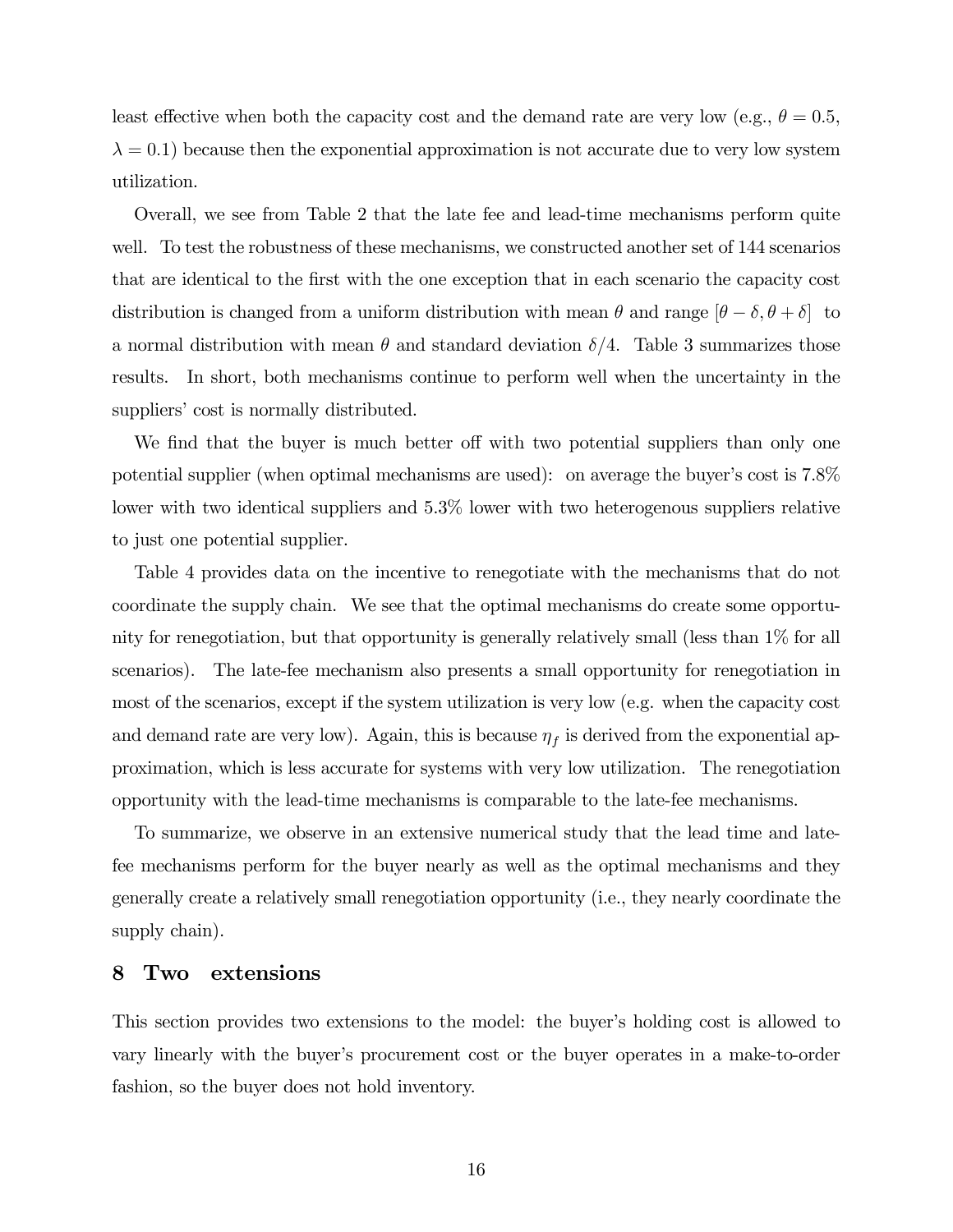#### 8.1 Generalized holding cost

Now let h be a function of the unit cost,  $h = h_0 + rc$ , where  $h_0$  is a constant representing the physical holding cost, r is the interest rate and c is the buyer's unit cost, which may differ from the unit price R. For example, the buyer's unit cost with a late fee is R minus the late fee per unit. The buyer's operating cost is

$$
C_o(\mu, c) = \begin{cases} (h_0 + rc) \left[ \frac{1 - \ln\left(\left(\frac{h_0 + rc}{h_0 + rc + p}\right)\left(\frac{\mu/\lambda - 1}{\ln \mu/\lambda}\right)\right)}{\ln \mu/\lambda} - \frac{1}{\mu/\lambda - 1} \right] & \text{if } s^*(\mu) > 0\\ \frac{p}{\mu/\lambda - 1} & \text{if } s^*(\mu) \le 0. \end{cases} \tag{10}
$$

Due to the continuous approximation of s,  $s^*(\mu) < 0$  and hence  $C_o(\mu, c) < 0$  is possible, so we need to adjust  $C_o(\mu, c)$  for those outcomes. (With a fixed holding cost we did not encounter any situation in which  $C_o(\mu, c) < 0$ , so that adjustment was not necessary in those scenarios.)

Unfortunately, the evaluation of the optimal mechanism with this new holding cost structure is quite difficult. There are several complications. First,  $C_o(\mu, c)$  is not always jointly convex nor everywhere differentiable, which prevents finding solutions via first order conditions. Second, the transfer payment and the operating cost are no longer separable (i.e., the transfer payment can no longer be chosen arbitrarily for a given capacity and operating cost), which significantly complicates the evaluation of the optimal transfer payment and capacity function. As a result, full enumeration over the contract space is required to evaluate an optimal mechanism. Hence, we can only determine the optimal mechanism when the suppliers' costs are drawn from a discrete distribution and the suppliers are only allowed to choose capacities from a discrete set.

The process for evaluating the lead-time mechanism does not require an adjustment due to the variable holding cost. On the other hand, the late-fee mechanism requires an adjustment because the supply chain optimal capacity with the exponential approximation,  $\hat{\mu}(b)$ , no longer takes a simple form proportional to  $\sqrt{1/b}$ . We first find the capacity that minimizes the supply chain's cost when  $b = \theta$  (recall  $\theta$  is the mean of the cost distribution):

$$
\mu_{\theta} = \arg\min_{\mu} (C_o(\mu, \theta) + \theta \mu).
$$

Unfortunately, there is no closed form solution for  $\mu_{\theta}$ , but only a one dimensional search is needed to find  $\mu_{\theta}$ . Given the late fee  $\eta_f$ , the supplier's optimal capacity is  $\mu_f = \lambda + \sqrt{\eta_f \lambda/\theta}$ .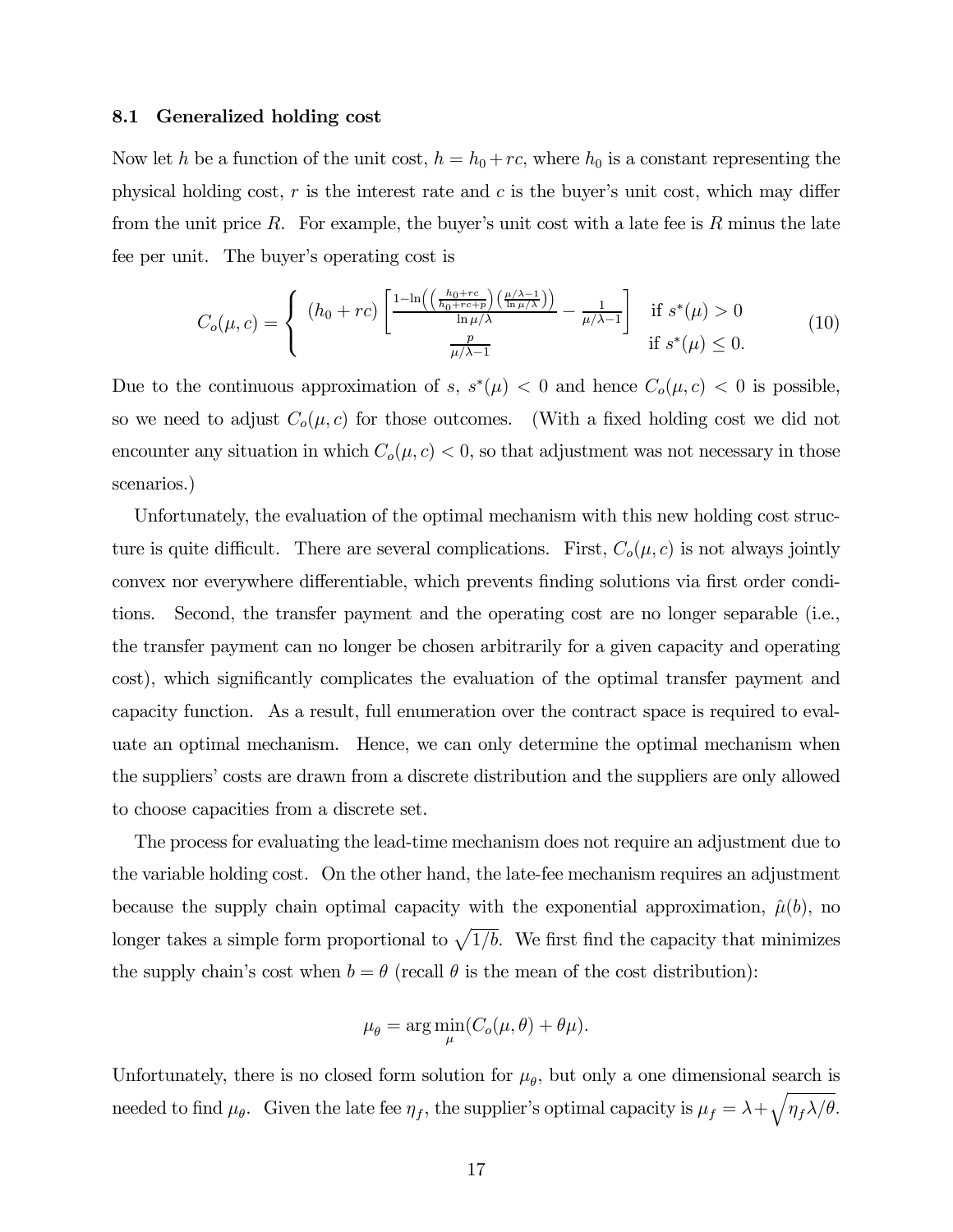Equating  $\mu_{\theta}$  with  $\mu_f$  yields

$$
\eta_f = \theta (\mu_\theta - \lambda)^2 / \lambda.
$$

Hence, we set the late fee to coordinate the supply chain with the average cost supplier. With two or more suppliers, an auction sets the price  $R$ . With a single potential supplier, R is chosen so that the high cost supplier earns zero profit:

$$
R_f = \bar{b} + 2\sqrt{\eta_f\bar{b}/\lambda}.
$$

To test this version of the late-fee mechanism, we take the original set of 144 scenarios and add three interest rate levels,  $r = \{0.05, 0.1, 0.2\}$ , to arrive at 432 scenarios. For each scenario, we divide the cost support  $[\theta-\delta, \theta+\delta]$  into  $m-1$  equal intervals and assume each are equally likely (i.e., a discrete uniform distribution). Similarly, we divide the range  $[1.1\lambda, 10\lambda]$ into  $n-1$  equal intervals and use the n interval boundaries as the feasible capacities. As  $m$  and  $n$  are increased, our discrete problem approaches the continuous problem we studied with a fixed holding cost. However, as we already mentioned, the computational burden increases rapidly with m and n. In our numerical study, we set  $m = 5$  and  $n = 20$ .

Table 5 displays the performance of the lead time and late-fee mechanisms relative to the optimal mechanisms. Even with this holding cost, the both mechanisms are nearly optimal with either a single supplier or identical suppliers. With heterogeneous suppliers the mechanisms perform well, but now the average cost increase is a noticeable 2.61% with either mechanism. We suspect that this gap with the optimal mechanism is in large part due to our coarse discretization because the gap decreases quickly as the number of supplier cost realizations  $(m)$  increases. (For a sample of the scenarios we were able to test  $m = 7$ and  $m = 9$ ). From the supply chain's perspective, these mechanisms are also near optimal, so renegotiation is again not an issue (see Table 6). Overall, we conclude that the lead time and late-fee mechanisms perform quite well even when the holding cost is a linear function of the buyer's procurement cost.

#### 8.2 Make-to-order buyer

If the buyer is a make-to-order manufacturer or a service provider, then the buyer is unable to hold buffer inventory to mitigate the consequence of slow delivery. Hence, we investigate whether the lead time and late-fee mechanisms perform well in this setting.

The buyer's operating cost is  $C_o(\mu) = \frac{\lambda p}{\mu - \lambda}$ . Theorem 5 still applies because  $C_o(\mu)$ is convex, so we can evaluate the optimal mechanism for this case. It is easy to show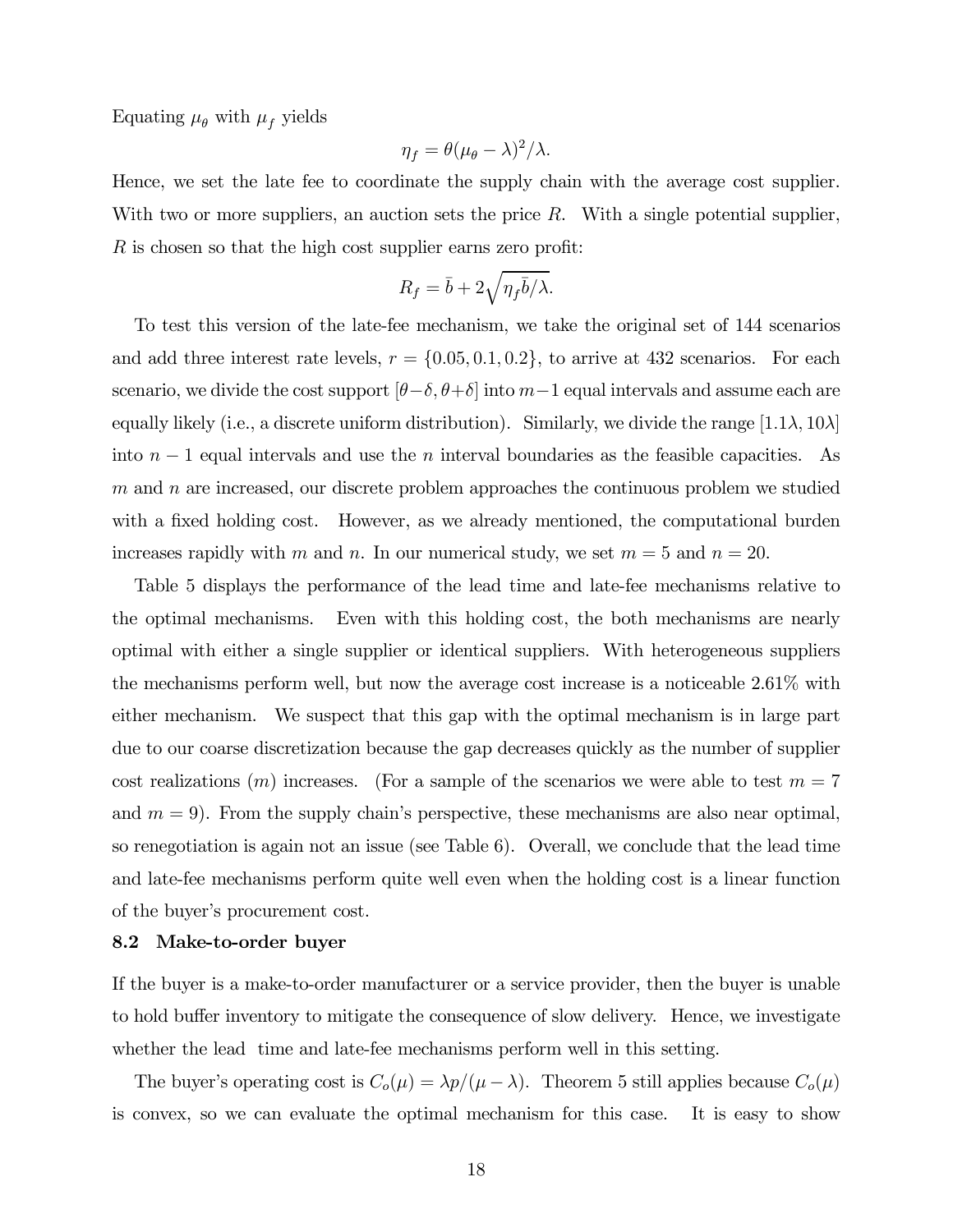that the buyer's optimal lead-time mechanism has  $\mu_t = \lambda + \sqrt{p\lambda/\overline{b}}$  and the unit price  $R_t(\mu_t) = \bar{b} + \sqrt{p\bar{b}/\lambda}.$ 

There are two natural approaches for the late-fee mechanism. One approach is to transfer the buyer's backorder cost to the supplier:  $\eta_f^1 = p$  and  $R = \bar{b} + 2\sqrt{p\bar{b}/\lambda}$ . That approach coordinates the supply chain because the supplier incurs all operating costs and chooses all actions (in this case the only action is the capacity).

A second approach is to find the buyer's optimal late fee with one potential supplier. With the supplier's optimal capacity,  $\mu_f^*(b)$ , the supplier's profit is

$$
\pi_s(\mu_f, b) = R\lambda - (b\lambda + 2\sqrt{\eta_f \lambda b}).
$$

Setting  $\pi_s(\mu_f, \bar{b})=0$  gives the optimal transfer price:

$$
R_f = \bar{b} + 2\sqrt{\eta_f \bar{b}/\lambda}.
$$

The buyer's expected cost with  $\{\eta_f, R_f\}$  is

$$
C_b = \bar{b}\lambda + 2\sqrt{\eta_f\lambda\bar{b}} + (p - \eta_f)\sqrt{\lambda/\eta_f}E\left(\sqrt{b}\right),
$$

which is convex in  $\eta_f$  and minimized by

$$
\eta_f^2 = \left(\frac{E\left(\sqrt{b}\right)}{2\sqrt{b} - E\left(\sqrt{b}\right)}\right)p.\tag{11}
$$

With heterogenous suppliers the unit price with either late-fee is determined via an auction.

Table 7 reports that all three of these procurement strategies perform well with the scenarios defined in §7. Comparing the two late-fee mechanisms,  $\eta_f^2$  is better with one potential supplier (because then it is the optimal late fee) and two heterogeneous suppliers, and  $\eta_f^1$ is better with identical suppliers (because then it is optimal). There is no renegotiation opportunity with  $\eta_f^1$  because the supplier chooses the supply chain optimal capacity. The renegotiation values for the other strategies are given in Table 8: the supply chain inefficiency is positive but very small.

### 9 Discussion

A buyer procures a component from a single supplier whose capacity cost is unknown to the buyer. There are two tasks in the buyer's procurement strategy, supplier selection (which supplier to source from) and contract terms (how much to pay the supplier). Two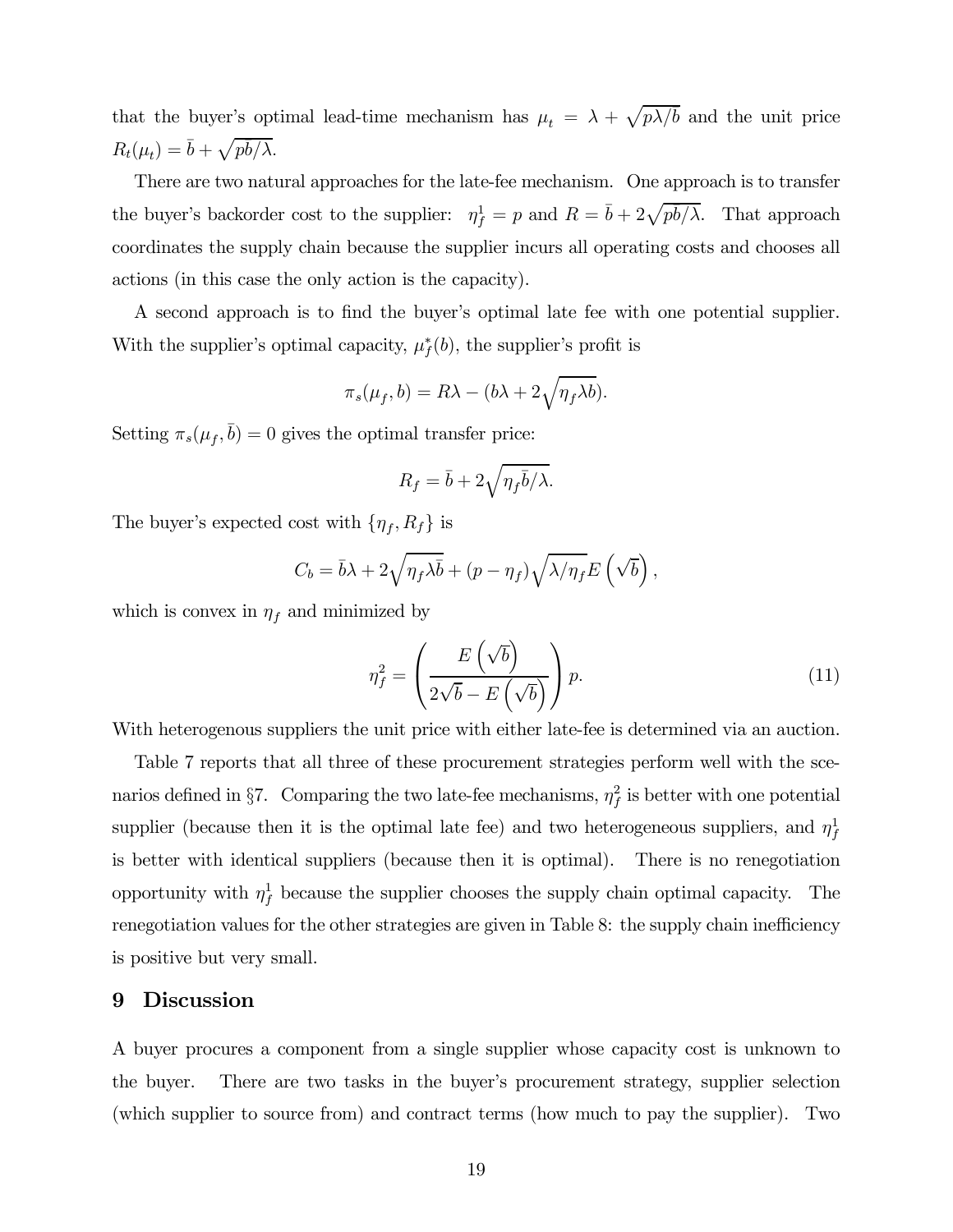situations are considered: with one potential supplier the buyer need only choose contract terms whereas with two or more potential suppliers the two procurement tasks (selection and contract terms) are bundled. With  $n \geq 2$  we consider two versions: with identical suppliers the suppliers have the same capacity cost, whereas with heterogeneous suppliers each supplier's capacity cost is an independent draw from the same distribution.

In our base model the buyer holds inventory and the inventory holding cost is a constant. We identify optimal procurement strategies for the buyer and provide alternative strategies as well, in particular, simple mechanisms with a few fixed parameters rather than menus of non-linear functions. We judge each mechanism along two key dimensions: how well it minimizes the buyer's total cost (procurement plus operating) and how well it minimizes the supply chain's cost. If a mechanism does not score well on the latter dimension, then the mechanism may not be implementable due to the threat of renegotiation. Our main finding is that there exist simple mechanisms that are effective along both dimensions. One is a late-fee mechanism: the buyer charges the supplier fixed late fee for on-order units and either sets the unit price (with one potential supplier) or conducts an auction to set the unit price. The other is a lead-time mechanism: the buyer sets a fixed lead time requirement and uses the same procedure as the late-fee mechanism to set the unit price.

Although the lead time and late-fee mechanisms perform similarly, the lead-time mechanism has one disadvantage relative to the late-fee mechanism: compliance is harder to enforce. To explain, it is easy to imagine that the firms could disagree over whether the supplier has built the correct amount of capacity, because even if the correct capacity were built, the buyer cannot infer with certainty the supplier's capacity from the supplier's realized lead times. In other words, it is difficult for the buyer to distinguish between an unlucky (but honest) supplier and a cheating supplier. In contrast, it is easy for the firms to verify the number of outstanding orders, so a dispute is less likely to erupt between the parties with a late-fee mechanism.

For each procurement strategy with multiple potential suppliers we evaluated both a first bid and a second-bid auction. Even though these two auction formats have different equilibrium bidding strategies, we show that revenue equivalence holds in our setting, i.e., the buyer's expected total cost is the same with either format. However, this should not be taken to imply that revenue equivalence holds with all procurement strategies. Zhang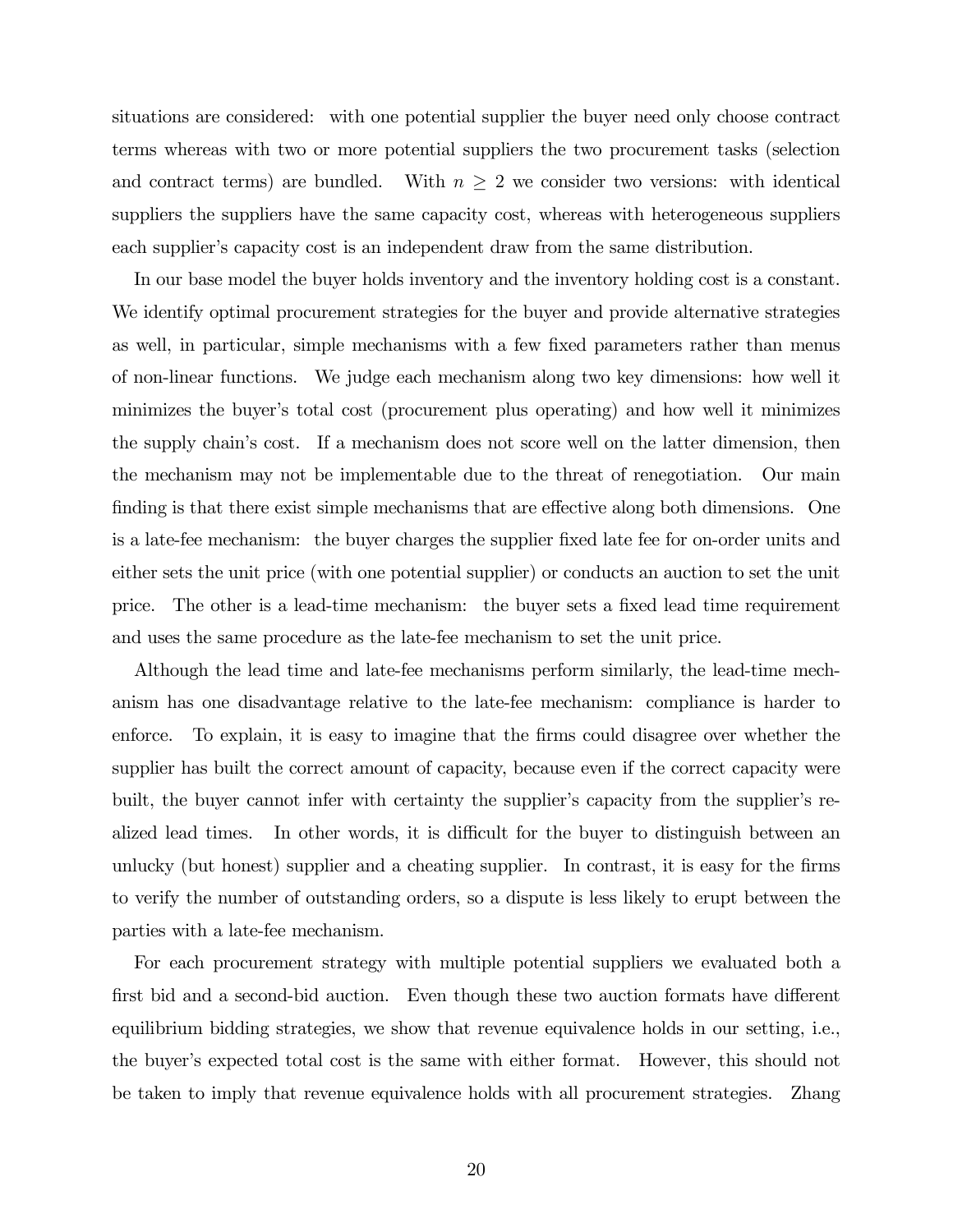(2004) demonstrates that revenue equivalence does not hold if the buyer sets a fixed price and conducts a lead time auction (i.e., suppliers bid a lead time and the winner is the one with the lowest lead time bid). With that mechanism the buyer prefers first bid over second bid because although the two have the same expected lead time bid, the variance of the lead time bids is lower with first bid. Interestingly, Zhang (2004) also shows that the buyer's cost with that mechanism, even with the first bid format, is significantly higher than optimal, which suggests that not all simple mechanisms are effective. Figure 1 further emphasizes this point: although the buyer's cost is relatively flat about the optimal late fee, it is possible to choose a late fee that significantly increases the buyer's cost.

To summarize, this research is about how a buyer should procure when both procurement and operating costs are important. It has been frequently articulated in the procurement literature that a buyer should not focus on just the purchase price, but rather on the total procurement cost. Unfortunately, there has been no rigorous analysis of how a buyer should go about balancing price with operating costs. The mechanism design literature suggests an approach that uses a menu of contracts to minimizes the buyer's total cost, albeit at the expense of supply chain inefficiency. The supply chain coordination literature seeks to maximize the supply chain's efficiency, but ignores the likely possibility of asymmetric information. Neither approach (mechanism design or supply chain coordination) values a simple design explicitly. Our practical approach is a blend of all three. For both simplicity and outstanding performance (the buyer's and the supply chain's), we recommend either the lead time or the late-fee mechanisms.

Table 1. Procurement strategies evaluated in the numerical study

- OM Optimal mechanism (minimizes the buyer's cost)
- CC Supply chain coordination mechanism (minimizes total supply chain cost)
- LF Late-fee mechanism: the buyer pays  $R_f$  per unit but charges the supplier the late fee  $\eta_f$  per outstanding order per unit time. With one potential supplier,  $R_f$  is chosen by the buyer, otherwise it is chosen via a price auction.
- LT Lead-time mechanism: the buyer pays  $R_t$  per unit and requires the supplier to achieve the lead time  $(\mu_t - \lambda)^{-1}$ . With one potential supplier,  $R_t$  is chosen by the buyer, otherwise it is chosen via a price auction.
- SA Scoring-rule auction: the scoring rule is  $Y_B(\mu, R)$ , which is the buyer's cost with unit price R and capacity  $\mu$ ; the winning supplier bids the lowest score and then must achieve his bid.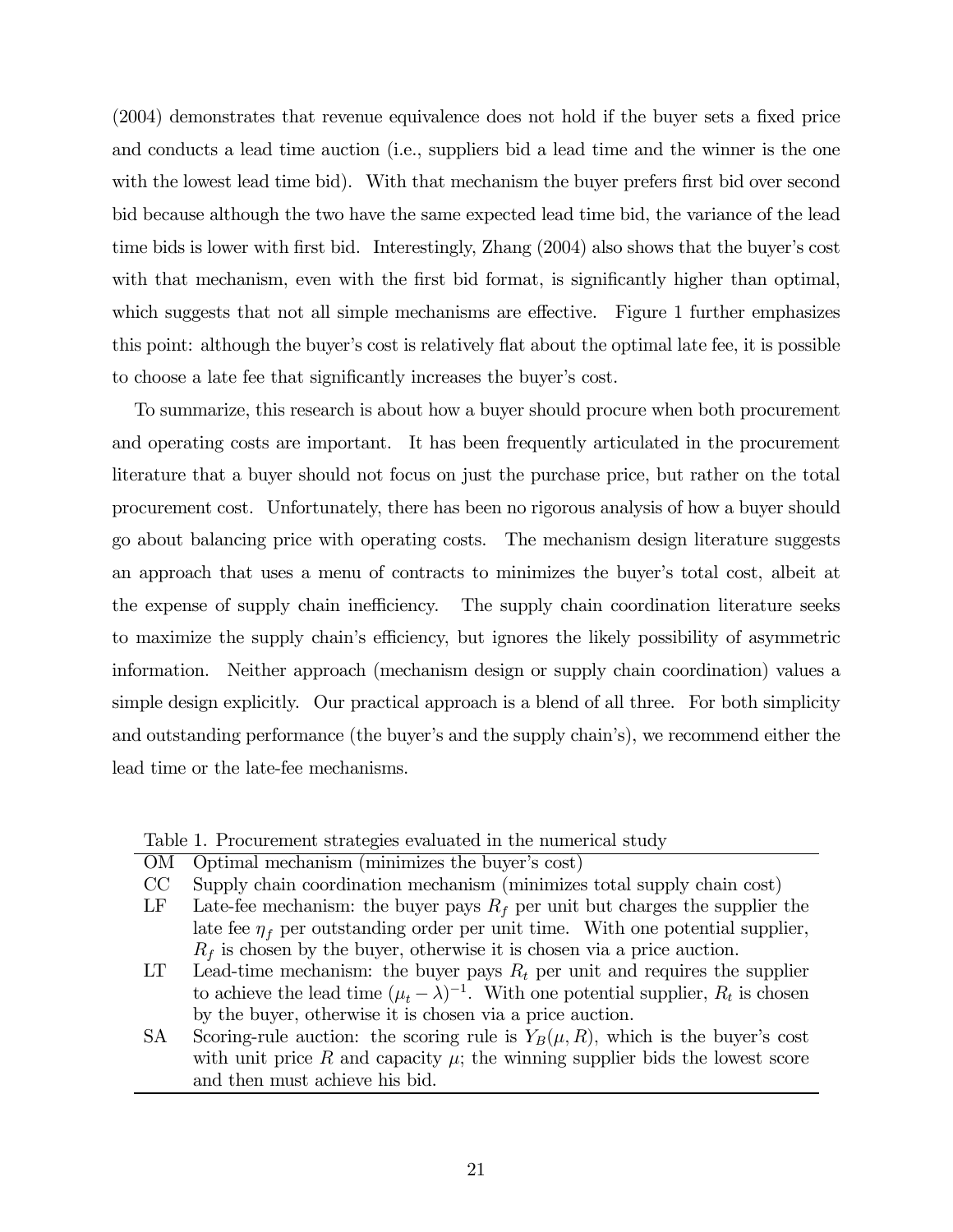| $\circ$       |              |      |              |              | $\smash{\smash{\cup}}\smash{v}$ |        |        |      |         |
|---------------|--------------|------|--------------|--------------|---------------------------------|--------|--------|------|---------|
|               |              | min  | $10\%$       | 25\%         | 50%                             | $75\%$ | $90\%$ | max  | average |
| Single        | CC<br>and LT | 0    | 0.01         | 0.02         | 0.04                            | 0.11   | 0.24   | 0.56 | 0.09    |
| supplier      | LF           | 0.01 | 0.01         | 0.01         | 0.04                            | 0.13   | 0.19   | 2.85 | 0.20    |
| Identical     | LТ           |      | $\cup$       |              | 0.01                            | 0.04   | 0.10   | 0.24 | 0.03    |
| suppliers     | LF           |      | $\mathbf{0}$ | $\mathbf{0}$ | $\theta$                        | 0.02   | 0.36   | 3.54 | 0.25    |
| Heterogeneous | <b>SA</b>    | 011  | () 11        | 0.12         | 0.14                            | 0.18   | 0.26   | 0.47 | 0.16    |
| suppliers     | LT           | 0.11 |              | 0.12         | 0.14                            | 0.19   | 0.31   | 0.59 | 0.18    |
|               | LF           | 0.11 |              |              | 0.14                            | 0.22   | 0.31   | 327  | 0.32    |
|               |              |      |              |              |                                 |        |        |      |         |

Table 2. Cost comparisons among strategies. For each strategy, the percentiles of the percentage cost increase relative to the optimal strategy are presented.

Table 3. Performance of strategies when the capacity cost distribution is normal with mean  $\theta$  and standard deviation  $\delta/4$ . For each setting, the percentiles of the percentage cost increase relative to the optimal strategy are presented.

| л.<br>$\epsilon$ |    |                  |          |                 |          |            | $\epsilon$ $\lambda$ |      |         |
|------------------|----|------------------|----------|-----------------|----------|------------|----------------------|------|---------|
|                  |    | min              | $10\%$   | 25\%            | 50%      | 75\%       | $90\%$               | max  | average |
| Single           |    | 0.02             | 0.05     | 0.12            | 0.32     | 0.67       | 1.20                 | 2.39 | 0.50    |
| supplier         | LF |                  | $0.05\,$ | .11<br>$^{(1)}$ | 0.34     | 0.79       | 1.38                 | 3.53 | 0.60    |
| <b>Identical</b> | LТ |                  |          | $(1)$ (1)       | 0.01     | 0.01       | 0.02                 | 0.12 | 0.01    |
| suppliers        | LF | $\left( \right)$ | $\cup$   |                 | $\theta$ | 0.02       | 0.35                 | 3.54 | 0.25    |
| Heterogeneous    | LT |                  | $\theta$ | $(1)$ ( $1$     | 0.02     | 0.03       | 0.06                 | 0.12 | 0.02    |
| suppliers        | LF | $\Omega$         | $\theta$ | 0.01            |          | $\rm 0.03$ | 0.27                 | 3.40 | 0.23    |

Table 4. The supply chain inefficiency (the value of renegotiation). The subscript  $e$ denotes the expected supply chain inefficiency ex ante, the subscript max denotes the maximum possible supply chain inefficiency ex post.

|               |                                      | $\overline{\min}$ | 10%            | 25%            | 50%            | 75%  | 90%  | max      | average |
|---------------|--------------------------------------|-------------------|----------------|----------------|----------------|------|------|----------|---------|
|               | $OM_e$                               | $\overline{0}$    | $\theta$       | 0.01           | 0.03           | 0.10 | 0.23 | 0.51     | 0.08    |
|               | $\rm{OM_{max}}$                      | $\overline{0}$    | 0.01           | 0.03           | 0.08           | 0.24 | 0.51 | 1.11     | 0.19    |
| Single        | $LT_e$                               | $\overline{0}$    | 0.01           | 0.02           | 0.04           | 0.12 | 0.30 | 0.67     | 0.10    |
| supplier      | $LT_{\text{max}}$                    | $\overline{0}$    | 0.02           | 0.05           | 0.13           | 0.39 | 1.10 | 2.37     | 0.36    |
|               | $LF_e$                               | $\overline{0}$    | $\theta$       | $\theta$       | $\overline{0}$ | 0.02 | 0.36 | 3.53     | 0.25    |
|               | $LF_{\text{max}}$                    | $\overline{0}$    | $\overline{0}$ | $\overline{0}$ | $\overline{0}$ | 0.02 | 0.45 | 4.38     | 0.27    |
|               | $LT_{e}$                             | $\overline{0}$    | $\overline{0}$ | $\overline{0}$ | 0.01           | 0.03 | 0.09 | 0.20     | 0.03    |
| Identical     | $\mathop{\rm LT}\nolimits_{\rm max}$ | $\overline{0}$    | 0.01           | 0.01           | 0.04           | 0.11 | 0.34 | 0.73     | 0.11    |
| suppliers     | $LF_e$                               | $\overline{0}$    | $\overline{0}$ | $\theta$       | $\overline{0}$ | 0.02 | 0.36 | $3.53\,$ | 0.25    |
|               | $LF_{\text{max}}$                    | $\theta$          | $\overline{0}$ | $\overline{0}$ | $\overline{0}$ | 0.02 | 0.45 | 4.38     | 0.27    |
|               | $OM_e$                               | $\overline{0}$    | $\theta$       | 0.01           | 0.02           | 0.06 | 0.14 | 0.30     | 0.05    |
|               | $\rm{OM}_{max}$                      | $\theta$          | 0.01           | 0.03           | 0.08           | 0.24 | 0.51 | 1.11     | 0.19    |
| Heterogeneous | $LT_e$                               | $\overline{0}$    | $\theta$       | 0.01           | 0.02           | 0.07 | 0.18 | 0.41     | 0.06    |
| suppliers     | $\mathop{\rm LT}\nolimits_{\rm max}$ | $\overline{0}$    | 0.01           | 0.02           | 0.06           | 0.19 | 0.56 | 1.21     | 0.18    |
|               | $LF_e$                               | $\overline{0}$    | $\overline{0}$ | $\overline{0}$ | $\overline{0}$ | 0.02 | 0.39 | 3.78     | 0.25    |
|               | $\rm LF_{max}$                       | $\overline{0}$    | $\overline{0}$ | $\overline{0}$ | $\overline{0}$ | 0.02 | 0.45 | 4.38     | 0.27    |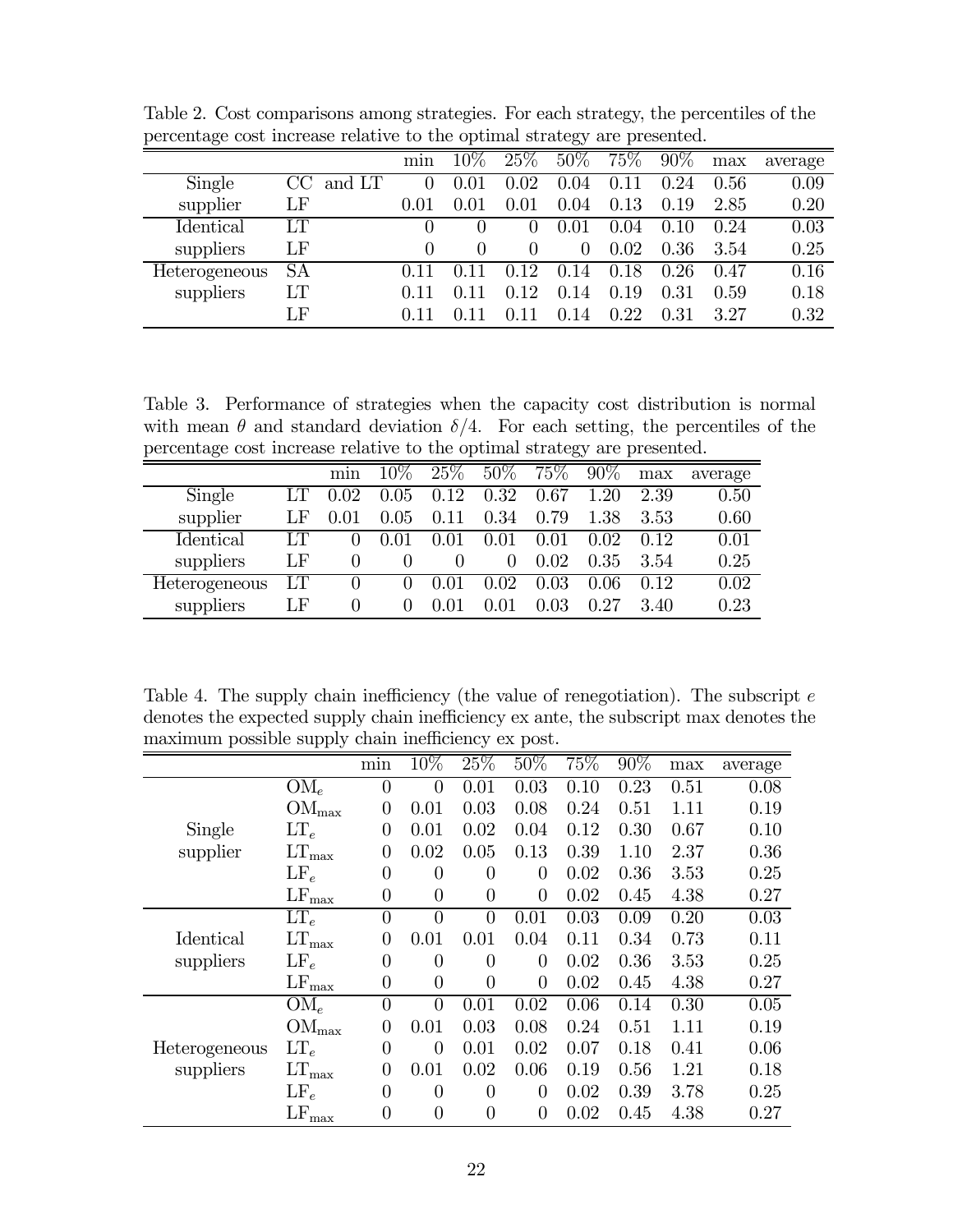| $-$<br>$P_{\text{S}}$ respectively to the complete section of the section $\mathcal{L}_{\text{S}}$ |    |              |              |      |          |              |        |       | $\frac{1}{2}$ |
|----------------------------------------------------------------------------------------------------|----|--------------|--------------|------|----------|--------------|--------|-------|---------------|
|                                                                                                    |    | min          | $10\%$       | 25\% | 50%      | 75%          | $90\%$ | max   | average       |
| Single                                                                                             | LТ |              |              |      |          |              | 0.66   | 2.22  | 0.15          |
| supplier                                                                                           | LF | $\mathbf{0}$ | $\theta$     |      | 0        |              | 0.64   | 3.70  | 0.18          |
| <b>Identical</b>                                                                                   | LТ |              | $\mathbf{0}$ |      |          |              | 0.04   | 1.13  | 0.02          |
| suppliers                                                                                          | LF |              | $\theta$     |      |          | $\mathbf{0}$ | 0.05   | 1.13  | 0.02          |
| Heterogeneous                                                                                      | LT | 0.34         | 0.90         | 1.22 | 1.99     | 3.74         | 4.53   | 12.19 | 2.61          |
| suppliers                                                                                          | LF | 0.34         | 0.90         | 1.22 | $1.99\,$ | 3.74         | 4.60   | 11 87 | 2.61          |

Table 5. Performance of strategies with  $h = h_0 + rc$ . For each setting, the percentiles of the percentage cost increase relative to the optimal strategy are presented.

Table 6. The supply chain inefficiency (the value of renegotiation) with  $h = h_0 + rc$ . The subscript e denotes the expected supply chain inefficiency ex ante, the subscript max denotes the maximum possible supply chain inefficiency ex post.

|                            |                   | min              | 10%      | 25%            | $50\%$           | 75%            | $90\%$ | max  | average |
|----------------------------|-------------------|------------------|----------|----------------|------------------|----------------|--------|------|---------|
|                            | $LT_e$            | $\overline{0}$   | 0        | $\overline{0}$ | 0                | 0              | 0.06   | 1.43 | 0.04    |
| Single                     | $LT_{\text{max}}$ | $\theta$         | $\theta$ | $\overline{0}$ | 0                | 0              | 0.23   | 4.89 | 0.14    |
| supplier                   | $LF_e$            | $\Omega$         | $\Omega$ | 0              | $\left( \right)$ | $\Omega$       | 0.06   | 1.13 | 0.03    |
|                            | $LF_{\text{max}}$ | $\Omega$         | $\Omega$ | 0              | 0                | $\theta$       | 0.21   | 4.89 | 0.09    |
|                            | $LT_e$            | $\theta$         | $\theta$ | $\theta$       | $\theta$         | 0              | 0.04   | 1.13 | 0.02    |
| Identical                  | $LT_{\rm max}$    | $\left( \right)$ | $\theta$ | $\overline{0}$ | 0                | $\overline{0}$ | 0.17   | 4.89 | 0.09    |
| suppliers                  | $LF_e$            | $\theta$         | $\Omega$ | $\theta$       | 0                | $\theta$       | 0.06   | 1.13 | 0.03    |
|                            | $LF_{\max}$       | $\Omega$         | $\Omega$ | 0              | 0                | $\theta$       | 0.21   | 4.89 | 0.09    |
|                            | $LT_e$            | $\theta$         | $\theta$ | $\Omega$       | $\Omega$         | $\Omega$       | 0.04   | 2.21 | 0.02    |
| Heterogeneous<br>suppliers | $LT_{\rm max}$    | $\left( \right)$ | $\Omega$ | $\theta$       | 0                | 0              | 0.17   | 4.89 | 0.09    |
|                            | $LF_e$            | $\theta$         | $\theta$ | $\overline{0}$ | $\Omega$         | $\overline{0}$ | 0.04   | 2.04 | 0.02    |
|                            | LF<br>max         | $\left( \right)$ | $\theta$ | $\overline{0}$ | 0                | 0              | 0.21   | 4.89 | 0.09    |

Table 7. Performance of strategies with  $s = 0$ . For each setting, the percentiles of the percentage cost increase relative to the optimal strategy are presented.

|               |                                | mın              | $10\%$   | 25\%           | 50%      | 75%      | 90%             | max      | average  |
|---------------|--------------------------------|------------------|----------|----------------|----------|----------|-----------------|----------|----------|
|               | LT                             | $\left( \right)$ | 0.02     | 0.03           | 0.07     | 0.16     | .40<br>$\theta$ | 0.55     | 0.13     |
| Single        | LF<br>$(\eta_{\rm f}^{\rm I})$ | $\theta$         | 0.02     | 0.03           | 0.07     | 0.16     | 0.40            | 0.55     | 0.13     |
| supplier      | $(\eta_{\tau}^2)$<br>LF        | $\overline{0}$   | 0.01     | 0.01           | 0.02     | 0.04     | 0.08            | 0.12     | 0.03     |
|               | LT                             | $\Omega$         | $\theta$ | 0.01           | 0.02     | 0.06     | (1.14)          | 0.24     | 0.04     |
| Identical     | LF<br>$(\eta_{\,}^{1})$        | $\theta$         | $\theta$ | $\Omega$       | $\theta$ | $\theta$ | $\theta$        | $\theta$ | $\theta$ |
| suppliers     | $(\eta_{\,}^{2})$<br>LF        | $\theta$         | 0.01     | 0.02           | 0.05     | 0.13     | 0.33            | 0.39     | 0.10     |
|               | LT                             |                  | 0.12     | 0.13           | 0.17     | 0.25     | 0.43            | 0.51     | 0.21     |
| Heterogeneous | LF<br>$(\eta_{\rm f}^{\rm L})$ | 0.11             |          | 0.12           | 0.15     | 0.22     | 0.35            | 0.47     | 0.19     |
| suppliers     | $(\eta_{\,}^{2})$<br>LF        | 0.10             |          | 11<br>$\Omega$ | 0.13     | 0.16     | 0.20            | 0.24     | 0.14     |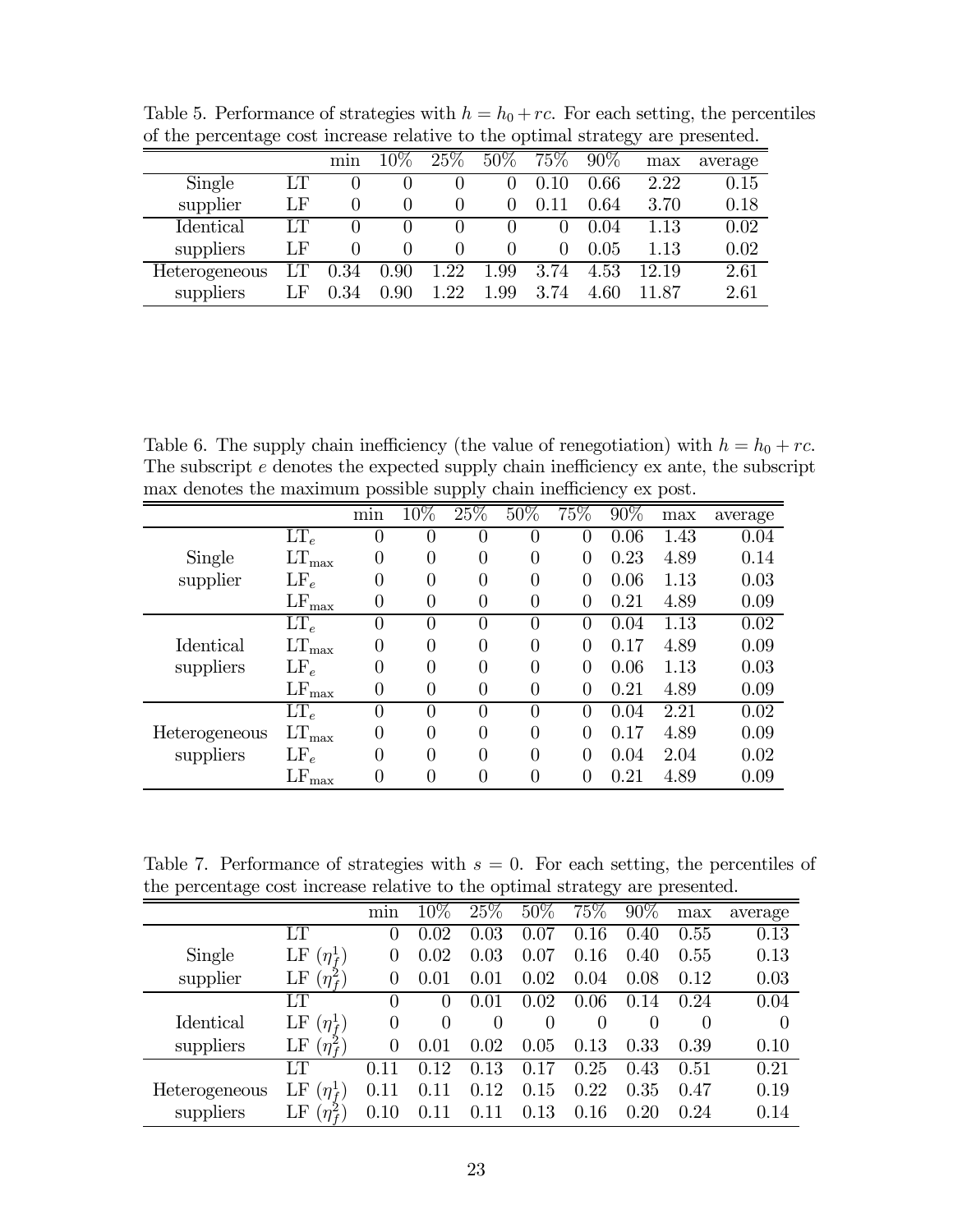|                  |                   | min              | $10\%$   | 25%  | $50\%$ | 75%  | 90%  | max  | average |
|------------------|-------------------|------------------|----------|------|--------|------|------|------|---------|
|                  | $LT_e$            | 0                | 0.01     | 0.03 | 0.08   | 0.19 | 0.49 | 0.58 | 0.15    |
| Single           | $LT_{\text{max}}$ | $\overline{0}$   | 0.04     | 0.09 | 0.29   | 0.73 | 1.74 | 2.05 | 0.53    |
| supplier         | $LF_e$            | 0                | 0.01     | 0.02 | 0.05   | 0.13 | 0.33 | 0.39 | 0.10    |
|                  | $LF_{\text{max}}$ | $\left( \right)$ | 0.01     | 0.02 | 0.06   | 0.14 | 0.33 | 0.39 | 0.11    |
|                  | $LT_e$            | $\Omega$         | $\theta$ | 0.01 | 0.02   | 0.06 | 0.14 | 0.17 | 0.04    |
| <b>Identical</b> | $LT_{\rm max}$    | $\left( \right)$ | 0.01     | 0.02 | 0.08   | 0.22 | 0.53 | 0.62 | 0.16    |
| suppliers        | $LF_e$            | 0                | 0.01     | 0.02 | 0.05   | 0.13 | 0.33 | 0.39 | 0.10    |
|                  | $LF_{\max}$       | 0                | 0.01     | 0.02 | 0.06   | 0.14 | 0.33 | 0.39 | 0.11    |
|                  | $LT_e$            | 0                | 0.01     | 0.01 | 0.05   | 0.12 | 0.29 | 0.35 | 0.09    |
| Heterogeneous    | $LT_{\rm max}$    | 0                | 0.02     | 0.04 | 0.14   | 0.37 | 0.87 | 1.03 | 0.26    |
| suppliers        | $LF_e$            | $\left( \right)$ | 0.01     | 0.02 | 0.06   | 0.13 | 0.33 | 0.39 | 0.10    |
|                  | $LF_{\max}$       | 0                | 0.01     | 0.02 | 0.06   | 0.14 | 0.33 | 0.39 | 0.11    |

Table 8. The supply chain inefficiency (the value of renegotiation) with  $s = 0$ . The subscript  $e$  denotes the expected supply chain inefficiency ex ante, the subscript max denotes the maximum possible supply chain inefficiency ex post.



Figure 1: Buyer's total cost with a late-fee mechanism relative to the optimal mechanism for four scenarios with one potential supplier. The x-axis is scaled so that in each scenario  $\eta_f/2$ ,  $\eta_f$  and  $2\eta_f$  coincide.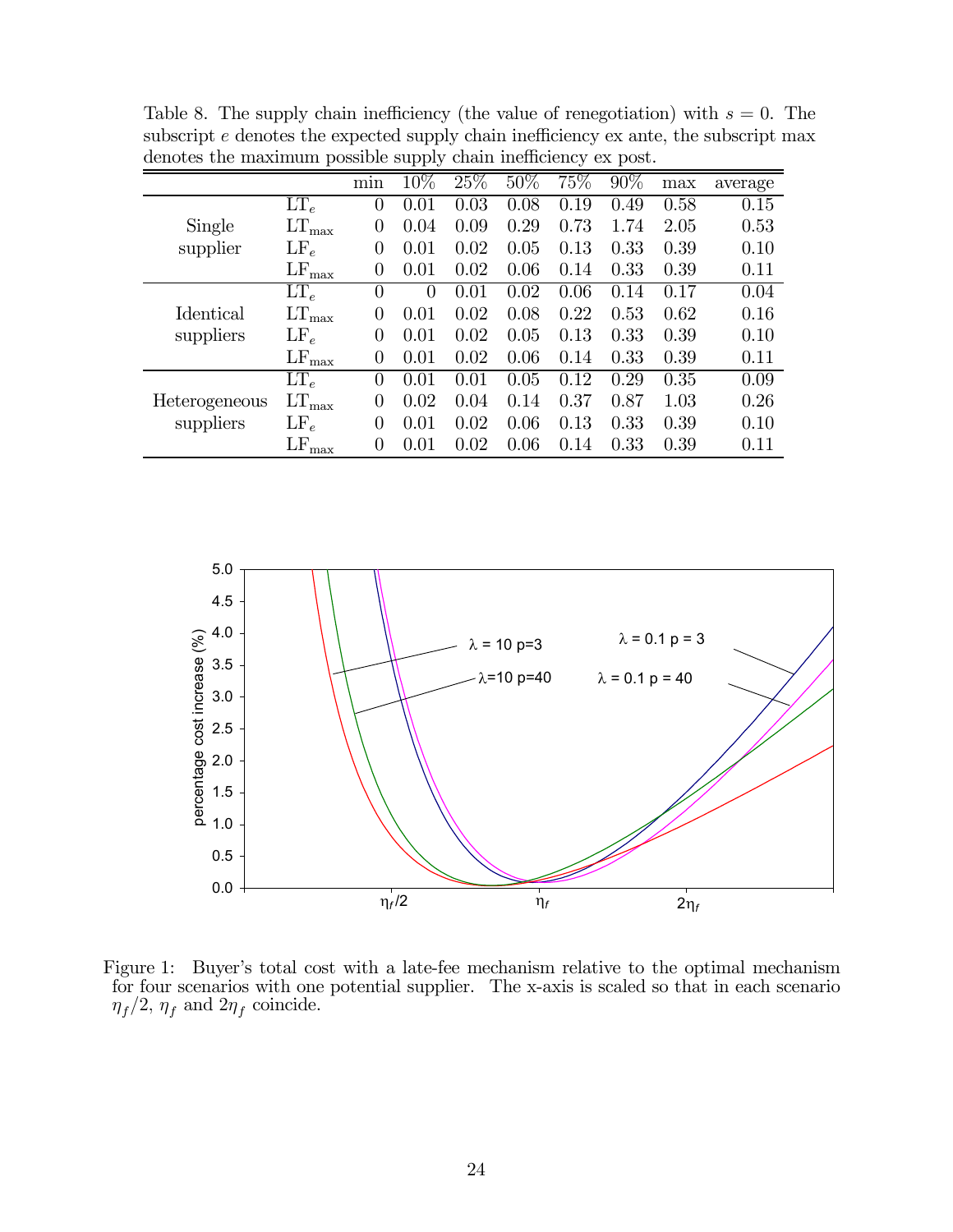## Appendix

Proof of Theorem 1:  $C_o(\mu)$  is convex in  $\mu$  if  $C_o''(\phi) \geq 0$ , where  $\phi = \mu/\lambda$ ,

$$
C''_{o}(\phi) = h \left[ \frac{-1 - (\ln \phi + 2)(\ln k + \ln(\phi - 1) - \ln(\ln \phi))}{\phi^{2}(\ln \phi)^{3}} + \frac{2}{\phi(\phi - 1)(\ln \phi)^{2}} + \frac{1}{(\phi - 1)^{2} \ln \phi} - \frac{2}{(\phi - 1)^{3}} \right],
$$
  
where  $k = h/(h + p)$ .  $C''_{o}(\phi) \ge 0$  if  $g(\phi) \ge 0$  for  $\phi > 1$ , where

$$
g(\phi) = 2\phi(\phi - 1)^2 \ln \phi - (\phi - 1)^3 - 2\phi^2 (\ln \phi)^3 + \phi^2 (\phi - 1)(\ln \phi)^2
$$

$$
-(\phi - 1)^3 (\ln \phi + 2)(\ln(\phi - 1) - \ln(\ln \phi)).
$$

A simple plot reveals  $g(\phi) \geq 0$  for all  $\phi > 1$ . A more rigorous proof, based on Taylor series expansions, is provided by Zhang  $(2004). \Box$ 

Proof of Theorem 2: This is a special case of the proof for Theorem 5.

Proof of Lemma 3: For a fixed score y, the following program determines a supplier's bid,  $(\mu, R)$ , because the supplier's probability of winning depends only on y:

$$
\max_{\mu, R} \quad \pi_s = R\lambda - b\mu
$$
  
s.t. 
$$
C_o(\mu) + R\lambda = y
$$
.

Substitute the constraint into the profit function:

$$
\max_{\mu} \pi_s = y - C_o(\mu) - b\mu \Leftrightarrow \min_{\mu} C(\mu, b),
$$

i.e., the supplier chooses  $\mu$  to minimize the system's total cost.  $\Box$ 

*Proof of Theorem 4:* From Lemma 3,  $\mu^*(x)$  is a supplier's dominant strategy, so the supplier's profit is  $R\lambda - b\mu^*(b)$ . (i) given the suppliers know they have identical costs, the only equilibrium bidding strategy is  $R(b) = b\mu^*(b)/\lambda$ , which is the supplier's break even unit price: with any higher price there exists some other supplier that is willing to undercut the price by a small amount. (ii) We only need to consider the score,  $y$ , a supplier bids. Assume all suppliers implement the bidding strategy  $\varphi(x) = C_o(\mu^*(x)) + R(x)\lambda$  and  $\varphi(x)$  is decreasing. Supplier 1 wins if he submits the lowest score, i.e. if  $x < \tilde{b}$  or equivalently  $\varphi^{-1}(y) < \tilde{b}$ . Supplier 1's expected profit is

$$
\pi_1 = (y - C_o(\mu^*(x)) - x\mu^*(x)) \Pr(\tilde{b} > \varphi^{-1}(y))
$$
  
= 
$$
(y - C^*(x))(1 - G(\varphi^{-1}(y))).
$$

The first-order condition for the optimal  $y$  is

$$
(1 - G(\varphi^{-1}(y)) - (\varphi(x) - C^*(x)) \frac{g(\varphi^{-1}(y))}{\varphi'(\varphi^{-1}(y))} = 0.
$$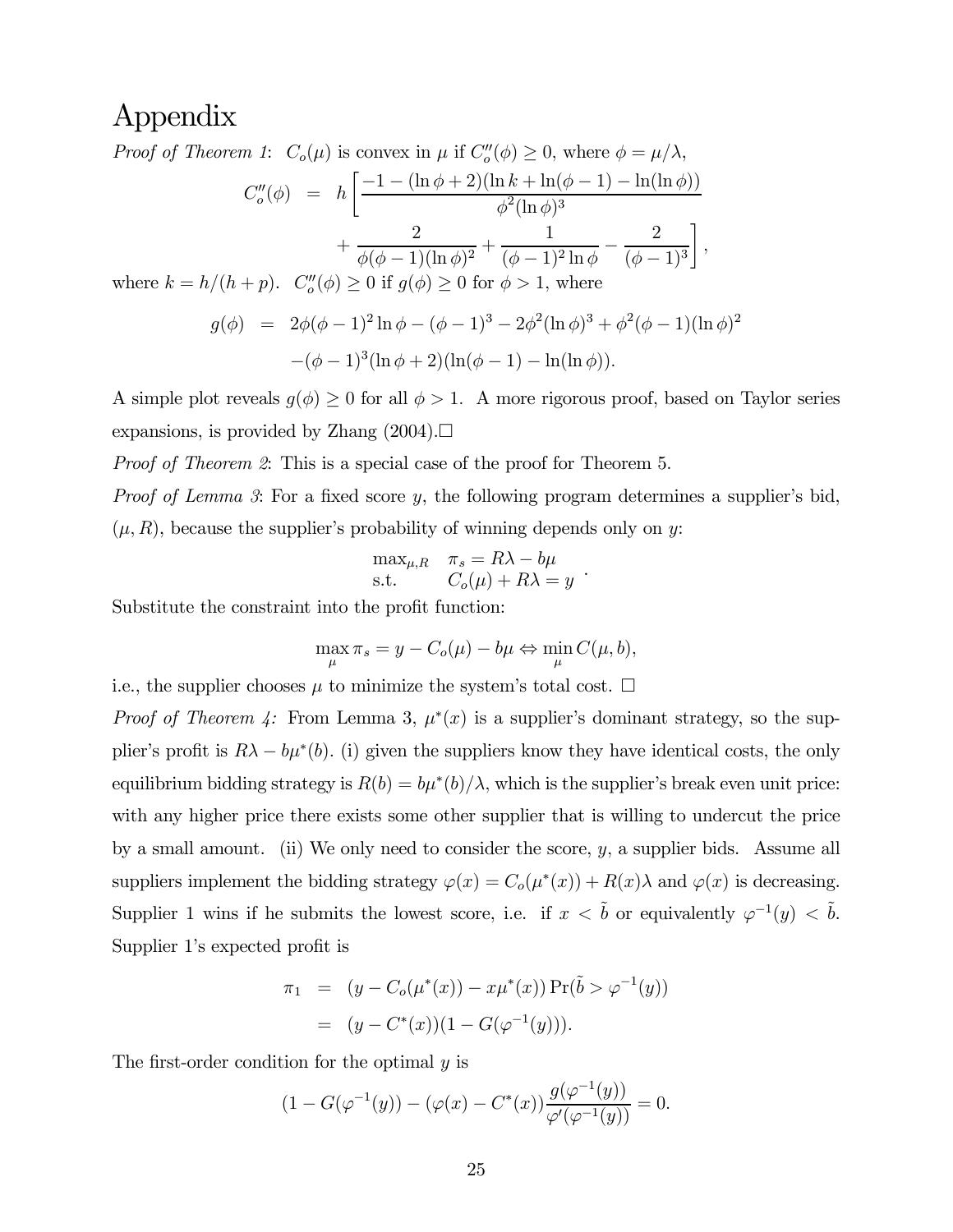Because  $x = \varphi^{-1}(y)$ , rearranging the above yields,

$$
\frac{d}{dx}(\varphi(x)(1 - G(x))) = C^*(x)g(x),
$$

which implies,

$$
\varphi(x)(1 - G(x)) = \int_{\underline{b}}^{x} C^*(y)g(y)dy + K,\tag{12}
$$

where K is a constant. The left hand side is zero at  $x = b$ . Equating the right hand side to zero at  $x = \overline{b}$  yields

$$
K = -\int_{\underline{b}}^{\overline{b}} C^*(y)g(y)dy.
$$
\n(13)

Combining (13) and (12) yields

$$
\varphi(x) = \frac{1}{1 - G(x)} \int_x^{\bar{b}} C^*(y) g(y) dy = E(C^*(\tilde{b}) | \tilde{b} > x).
$$

The result follows because  $R(x)\lambda = \varphi(x) - C_o(\mu^*(x))$ . (iii) With second bid it is a dominant strategy to bid the minimum price the supplier is willing to receive,  $R(x) = b\mu^*(x)/\lambda$ .

Proof of Theorem 5: The proof is adapted from Laffont and Tirole (1987). We provide a sketch of the proof; Zhang (2004) provides a complete proof. A necessary condition for truth telling is

$$
\frac{\partial}{\partial \hat{b}^i} E_{\hat{\mathbf{b}}^{-i}} R^i(\hat{\mathbf{b}}) \lambda = \frac{\partial}{\partial \hat{b}^i} E_{\hat{\mathbf{b}}^{-i}} [q^i(\hat{\mathbf{b}}) b^i \mu^i(\hat{\mathbf{b}})] \text{ at } \hat{b}^i = b^i \text{ for all } i.
$$
 (14)

We now assume that  $q^{i}(\cdot)$  and  $\mu^{i}(\cdot)$  are nonincreasing functions in  $b^{i}$ , and check later that they are indeed nonincreasing in the optimal mechanism. It follows that the first order condition (14) is sufficient for truth telling (see Zhang 2004).

Define  $U^{i}(b^{i})$  to be the expected profit for supplier i under truth telling:

$$
U^{i}(b^{i}) = E_{\mathbf{b}^{-i}}[R^{i}(\mathbf{b})\lambda - q^{i}(\mathbf{b})b^{i}\mu^{i}(\mathbf{b})].
$$
\n(15)

From  $(14)$  and  $(15)$  we have

$$
\dot{U}^i(b^i) = -E_{\mathbf{b}^{-i}}[q^i(\mathbf{b})\mu^i(\mathbf{b})].\tag{16}
$$

We can see that  $U^i$  is nonincreasing in  $b^i$ , so we can set

$$
U^i(\bar{b}) = 0, \text{ all } i. \tag{17}
$$

The buyer's problem now is

$$
\min_{\{q^i(\cdot),\mu^i(\cdot),U^i(\cdot)\}} \quad E_{\mathbf{b}}\{\sum_i^n U^i(\mathbf{b}) + \sum_i^n [q^i(\mathbf{b})(b^i\mu^i(\mathbf{b}) + C_o(\mu^i(\mathbf{b}))]\}
$$
\ns.t.

\n
$$
(18)
$$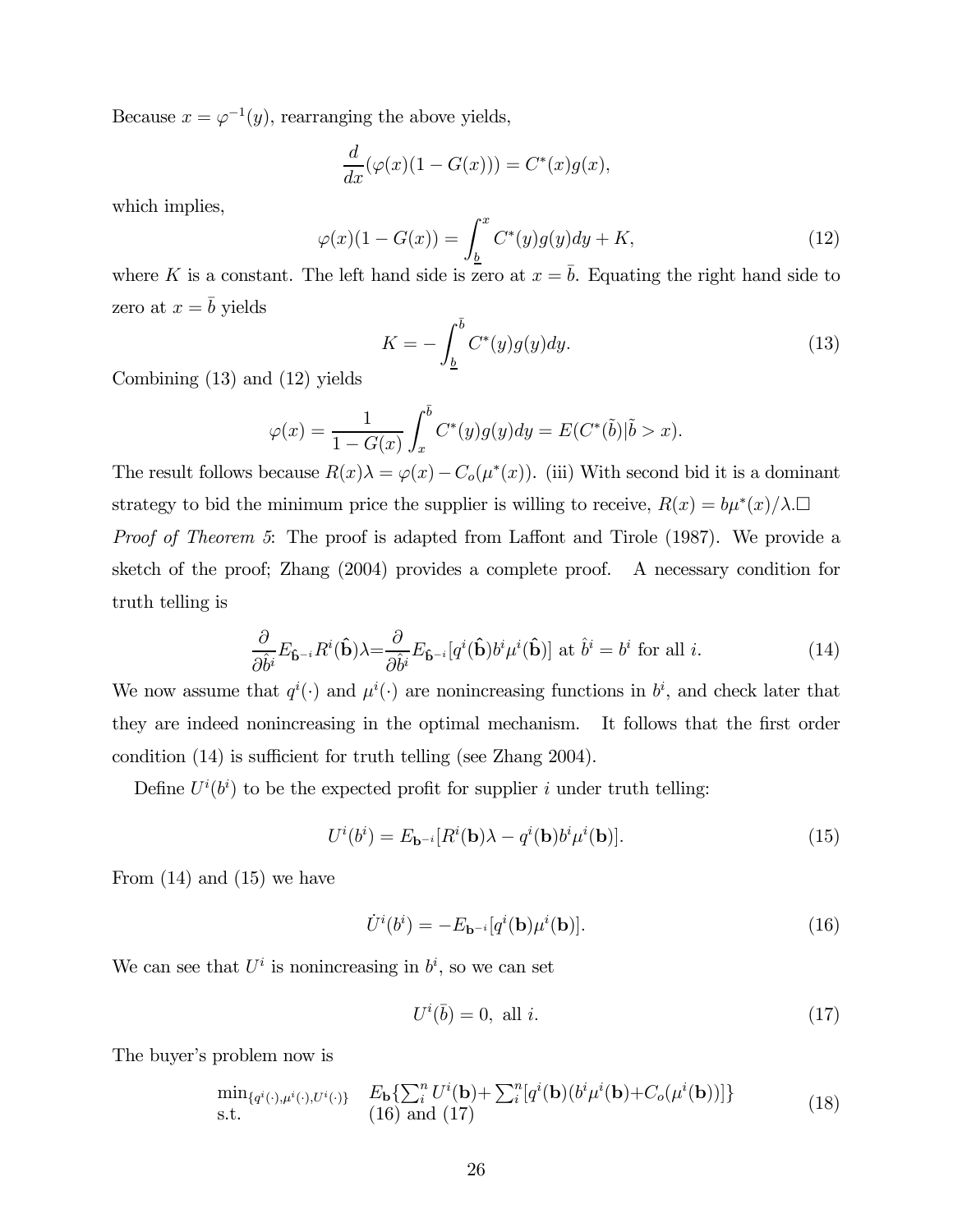According to Zhang (2004), letting  $\mu^{i}(\mathbf{b})$  be dependent on  $b^{j}$   $(j \neq i)$  is not optimal. So the above program can be simplified by only considering functions  $\mu^{i}(\mathbf{b})$  that are functions of  $b^i$  only. Once the optimal  $q^i(\cdot)$  is given, so that  $Q^i(b^i) = E_{b^{-i}} q^i(\mathbf{b})$  is given, the optimization with respect to  $\mu^{i}(b^{i})$  can be decomposed into n programs as follows:

$$
\min \int_{\underline{b}}^{\overline{b}} \{ U^i(b^i) + Q^i(b^i) [b^i \mu(b^i) + C_o(\mu(b^i))] f(b^i) db^i
$$
\n
$$
\text{s.t.} \tag{19}
$$

$$
\dot{U}^i(b^i) = -Q^i(b^i)\mu^i(b^i),\tag{20}
$$

$$
U^i(\bar{b}) = 0.\t\t(21)
$$

This is a dynamic control problem with  $U^i$  as the state variable and  $\mu^i$  as the control variable. Solving this problem gives

$$
C'_{o}(\mu^{i}) = -b^{i} - F(b^{i})/f(b^{i}).
$$
\n(22)

Since  $\mu^{i}$  is the same for all i, we can drop the superscript. From (20), we have

$$
\int_{\underline{b}}^{\overline{b}} U^i(b^i) f(b^i) db^i = U^i(b^i) F(b^i) \Big|_{\underline{b}}^{\overline{b}} - \int_{\underline{b}}^{\overline{b}} F(b^i) dU^i(b^i) = \int_{\underline{b}}^{\overline{b}} [F(b^i) Q^i(b^i) \mu(b^i)] db^i.
$$

Therefore, the cost function in (19) can be written as

$$
\int_{\underline{b}}^{\overline{b}} Q^i(b^i) \left[ \frac{F(b^i)}{f(b^i)} \mu(b^i) + b^i \mu(b^i) + C_o(\mu(b^i)) \right] f(b^i) db^i
$$

Let  $A^{i}(b^{i}) = \frac{F(b^{i})}{f(b^{i})}\mu(b^{i}) + b^{i}\mu(b^{i}) + C_{o}(\mu(b^{i}))$ . From (22), we have

$$
\frac{dA^i}{db^i} = \mu(b^i) \left( 1 + \frac{d}{db^i} \frac{F(b^i)}{f(b^i)} \right) > 0,
$$

so  $A^{i}(b^{i})$  is increasing in  $b^{i}$ . Hence we should give more weight to  $Q^{i}(b^{i})$  when  $b^{i}$  is small. Since there are *n* symmetric suppliers, the optimal  $q^{i}(\cdot)$  must be  $q^{i}(\mathbf{b})=1$  if  $b^{i} < \min_{j\neq i} b_{j}$ and  $q^{i}(\mathbf{b})=0$  otherwise. That is, in the optimal mechanism, the most efficient supplier is chosen with probability one. As a result,  $Q^{i}(b^{i}) = (1 - F(b^{i}))^{n-1}$ .

We can derive the profit function  $U^i$  from (20) and (21):

$$
U^{i}(b^{i}) = \int_{b^{i}}^{\bar{b}} [(1 - F(x))^{n-1} \mu(x)] dx.
$$

Again we can drop the superscript for  $U^i$ . The transfer payment function is therefore given by

$$
R(b^{i})\lambda = (1 - F(b^{i}))^{n-1}b^{i}\mu(b^{i}) + \int_{b^{i}}^{\bar{b}} [(1 - F(y))^{n-1}\mu(y)]dy. \Box
$$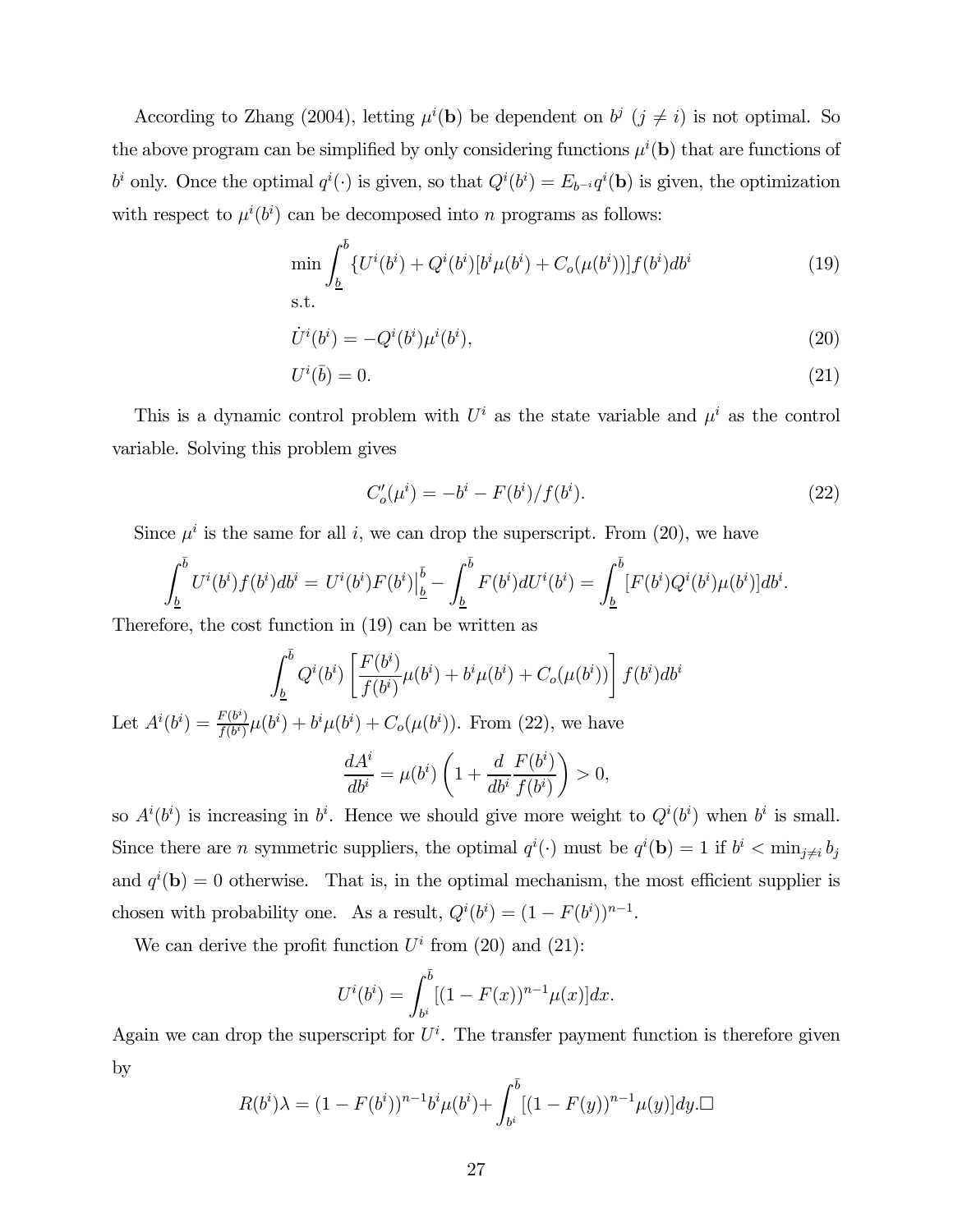Proof of Theorem 6: This proof follows the proof of Theorem 4. See Zhang (2004) for details.

Proof of Theorem 7: This proof follows the proof of Theorem 4. See Zhang (2004) for details.

### References

- Anupindi, R., R. Akella. 1993. Diversification under supply uncertainty. *Mgmt Sci.* 39(8) 944-963.
- Bagnoli, M., T. Bergstrom. 1989. Log-concave probability and its applications. Working paper. University of Michigan.
- Baiman, S., P. Fischer, M.V. Rajan. 2000. Information, contracting, quality costs. *Mgmt Sci.* 46(6) 776-789.
- Beil, D., L. Wein. 2003. An inverse-optimization-based auction mechanism to support a multiattribute RFQ process. Mqmt Sci.  $49(11)$ . 1529-1545.
- Benjaafar, S., E. Elahi, K. Donohue. 2004. Outsourcing via service quality competition. University of Minnesota working paper.
- Beth, S., D. Burt, W. Copacino, C. Gopal, H. Lee, R. Lynch, S. Morris. 2003. Supply chain challenges: building relationships. Havard Busines Review. July.
- Bulkeley, W. 2003. Plexus strategy: small runs of more things. Wall Street Journal. Oct 8.
- Burt, D. 1989. Managing suppliers up to speed. Havard Business Review. July-Aug.
- Cachon, G., 1998. Competitive supply chain inventory management. in Quantitative Models for Supply Chain Management. eds S. Tayur, R. Ganeshan, M. Magazine. Boston, Kluwer.
- . 2003. Supply chain coordination with contracts. The Handbook of Operations Research and Management Science: Supply Chain Management. eds S. Graves, T. de Kok, Kluwer.
- $\gamma$ , P.T. Harker. 2002. Competition and outsourcing with scale economies. Mgmt Sci. 48(5) 1314-1333.
- \_, M. Lariviere. 2001. Contracting to assure supply: how to share demand forecasts in a supply chain. *Mgmt Sci.*  $47(5)$  629-646.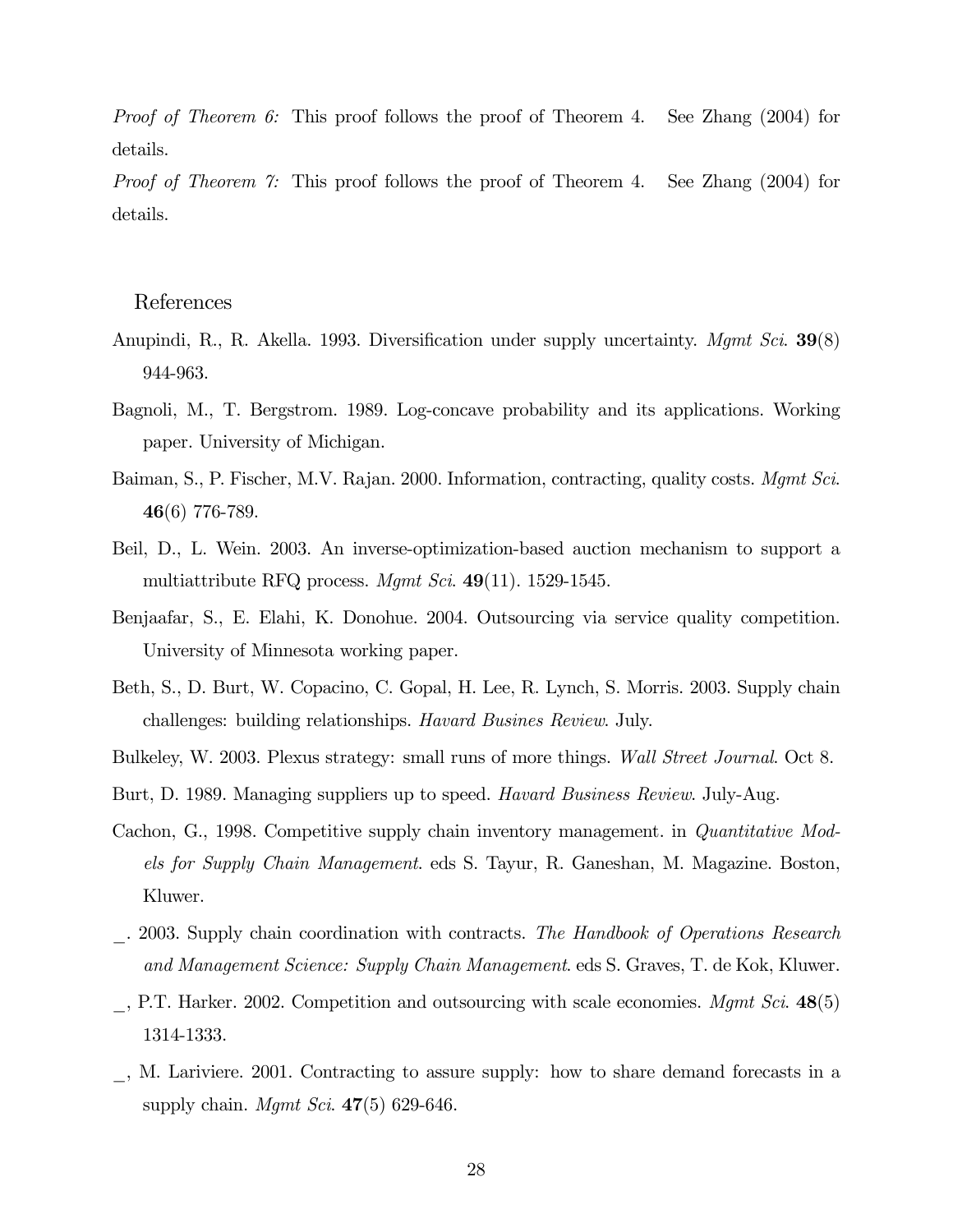- \_, F. Zhang. 2003. Obtaining fast service in a queueing system via performance-based allocation of demand. Working paper, University of Pennsylvania.
- Caldentey, R., L.M. Wein. 2002. Analysis of a decentralized production-inventory system. MSOM. 5(1) 1-17.
- Chayet, S., W. Hopp. 2002. Sequential entry with capacity, price, and leadtime competition. Working paper, Northwestern University.
- Che, Y.-K. 1993. Design competition through multi-dimensional auctions. RAND Journal of *Economics.* **24**(4). 668-680.
- Chen, F. 2001. Auctioning supply contracts. Working paper, Columbia University.
- Chen, R., R. Roundy, R. Zhang, G. Janakiraman. 2003. Efficient auction mechanisms for supply chain procurement. Cornell University working paper.
- Corbett, C.J. 2001. Stochastic inventory systems in a supply chain with asymmetric information: cycle stocks, safety stocks, and consignment stock. Oper. Res. 49(4) 487-500.
- Corbett, C.J., X. de Groote. 2000. A supplier's optimal quantity discount policy under asymmetric information. Mgmt Sci.  $46(3)$  444-450.
- \_, C.S. Tang. 1998. Designing supply contracts: contract type and information asymmetry. Chapter 9 in Tayur, S., R. Ganeshan, and M. Magazine (eds.), Quantitative Models for Supply Chain Management, Kluwer.
- \_, D. Zhou, C.S. Tang. 2002. Designing supply contracts: contract type and information asymmetry. Forthcoming in Mgmt Sci.
- Dasgupta, S., D.F. Spulber. 1990. Managing procurement auctions. *Information Economics* and Policy. 4 5-29.
- Elmaghraby, W.J. 2000. Supply contract competition and sourcing strategies. MSOM. 2(4) 350-371.
- Gilbert, S.M., Z.K. Weng. 1998. Incentive effects favor nonconsolidating queues in a service system: the principle-agent perspective. Mgmt Sci.  $44(12)$  1662-1669.
- Ha, A.Y. 2001. Supplier-buyer contracting: asymmetric cost information and cutoff level policy for buyer participation. Naval Research Logistics. 48 41-64.
- Ha, A.Y., L. Li, S.-M. Ng. 2003. Price and delivery logistics competition in a supply chain.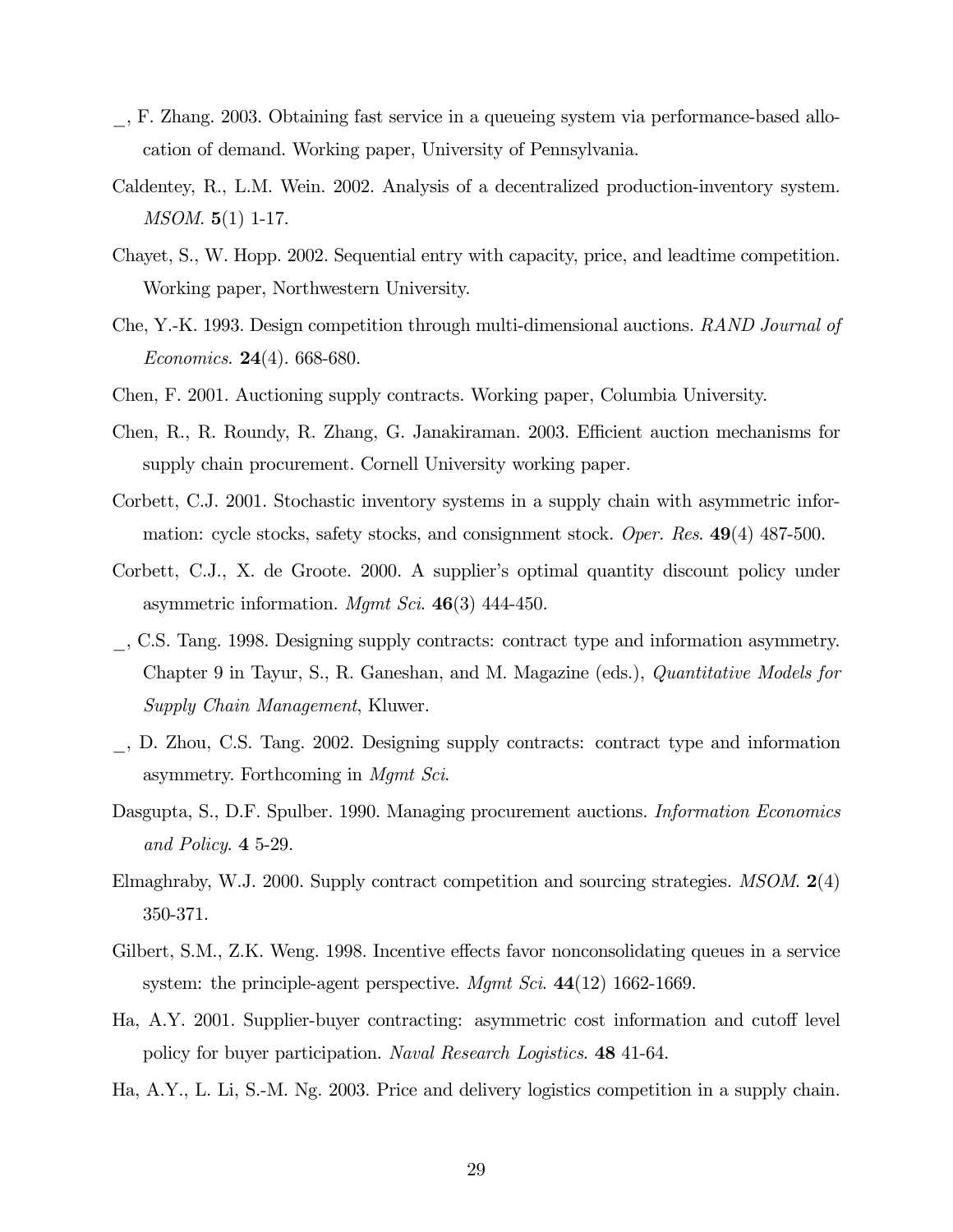Mgmt Sci. 49(9) 1139-1153.

Hansen, R. 1988. Auctions with endogenous quantity. RAND J. of Econ. 19(1). 44-58.

- Jin, M., S.D. Wu. 2002. Supply chain coordination in electronic markets: auction and contracting mechanisms. Working paper, Lehigh University.
- Kalai, E., M. Kamien, M. Rubinovitch. 1992. Optimal service speeds in a competitive environment. *Mgmt Sci.* **38**(8). 1154-1163.
- Klemperer, P. 1999. Auction theory: a guide to the literature. Journal of Economics Surveys. 13(3) 227-286.
- Laffont, J. J., D. Mattrimort. 2002. The Theory of Incentives: The Principal-Agent Model. Princeton, Princeton University Press.
- Laffont, J.J., J. Tirole. 1987. Auctioning incentive contracts. Journal of Political Economy. 95(5) 921-937.
- Li, C.-L., P. Kouvelis. 1999. Flexible and risk-sharing supply contracts under price uncertainty. *Mamt Sci.* 45(10) 1378-1398.
- Li, L. 1992. The role of inventory in delivery-time competition. Mgmt Sci. 38(2) 182-197.
- Lim, W.S. 2001. Producer-supplier contracts with incomplete information.  $Mgmt$  Sci. 47(5) 709-725.
- Manelli, A., D. Vincent. 1995. Optimal procurement mechanisms. Econometrica. 63 591-620.
- McAfee, R.P., J. McMillan. 1987a. Auctions and bidding. *Journal of Economics Literature*. Vol. XXV 699-738.
- McAfee, R.P., J. McMillan. 1987b. Competition for agency contracts. Rand Journal of Economics. **18**(2) 296-307.
- McNealy, S. 2001. Welcome to the bazaar. Havard Business Review. March. 2-3.
- Özer, Ö., W. Wei. 2002. Strategic commitment for optimal capacity decision under asymmetric forecast information. Stanford University working paper.
- Pinker, E., A. Seidmann, Y. Vakrat. 2003. Managing online auctions: current business and research issues. *Mamt Sci.* 49(11). 1457-1484.
- Plambeck, E., T. Taylor. 2002. Renegotiation of supply contracts. Stanford University working paper.